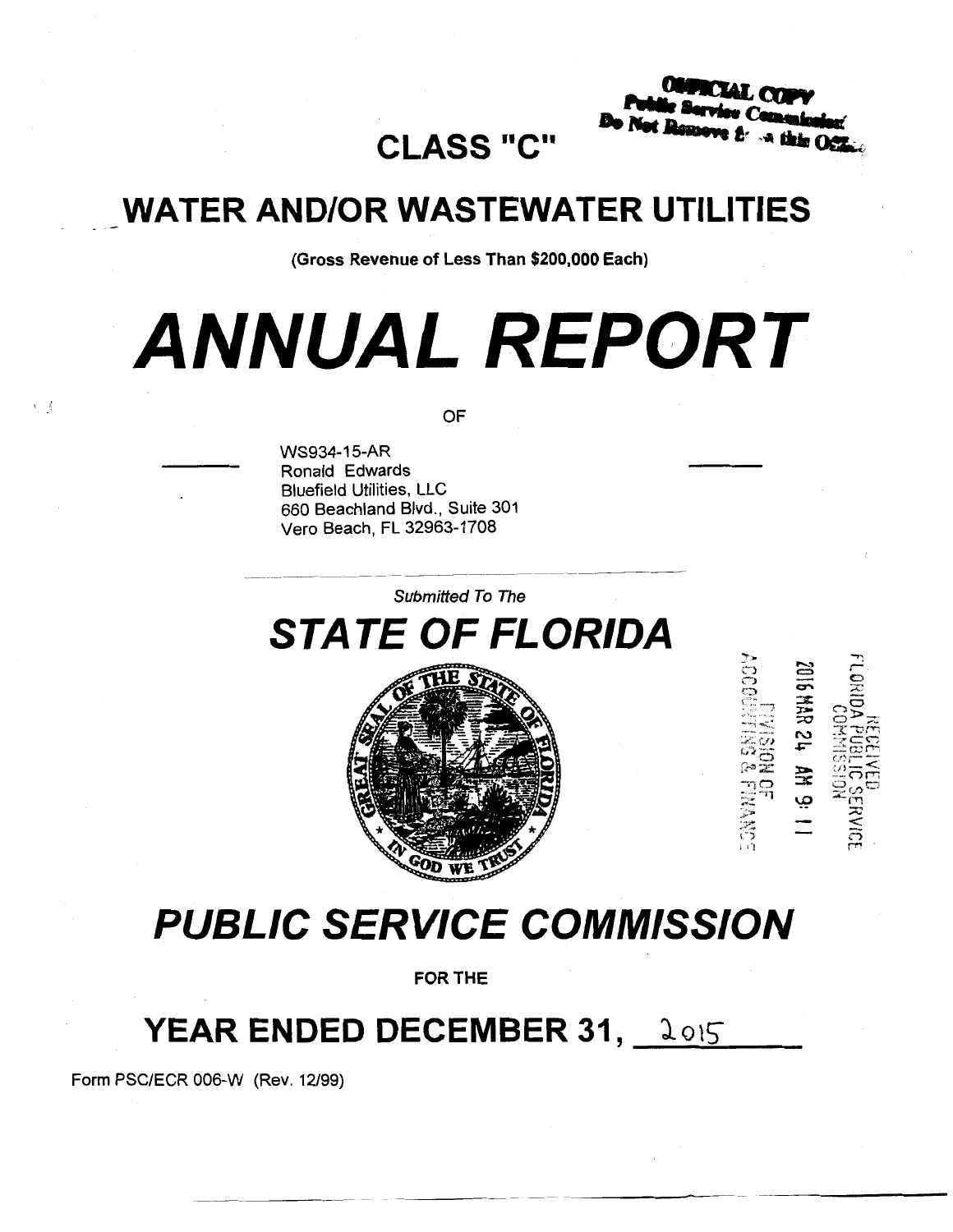- 1. Prepare this report in conformity with the 1996 National Association of Regulatory Utility Commissioners (NARUC) Uniform System of Accounts for Wafer and Wastewater Utilities as adopted by Rule 25-30.115 (1 ), Florida Administrative Code.
- 2. Interpret all accounting words and phrases in accordance with the Uniform System of Accounts (USOA), Commission Rules and the definitions on the next page.
- 3. Complete each question fully and accurately, even if it has been answered in a previous annual report. Enter the word "None" where it truly and completely states the fact.
- 4. For any question, section, or page which is not applicable to the respondent, enter the words "Not Applicable." Do not omit any pages.
- 5. Where dates are called for, the month and day should be stated as well as the year.
- 6. All schedules requiring dollar entries should be rounded to the nearest dollar.
- 7. Complete this report by means which result in a permanent record. You may use permanent ink or a typewriter. Do not use a pencil.
- 8. If there is not enough room on any schedule, an additional page or pages may be added provided the format of the added schedule matches the format of the schedule in the report. Additional pages should reference the appropriate schedules, state the name of the utility, and state the year of the report.
- 9. If it is necessary or desirable to insert additional statements for the purpose of further explanation of schedules, such statements should be made at the bottom of the page or on an additional page. Any additional pages should state the name of the utility and the year of the report, and reference the appropriate schedule.
- 10. The utility shall file the original and two copies of the report with the Commission at the address below, and keep a copy for itself. Pursuant to Rule 25-30.110 (3), Florida Administrative Code, the utility must submit the report by March 31 for the preceeding year ending December 31.

Florida Public Service Commission Division of Economic Regulation 2540 Shumard Oak Boulevard Tallahassee, Florida 32399-0850

11. Pursuant to Rule 25-30.110 (7) (a), Florida Administrative Code, any utility that fails to file its annual report or extension on or before March 31, or within the time specified by any extension approved in writing by the Division of Economic Regulation, shall be subject to a penalty. The penalty shall be based on the number of calendar days elapsed from March 31, or from an approved extended filing date, until the date of filing. The date of filing shall be included in the days elapsed.

i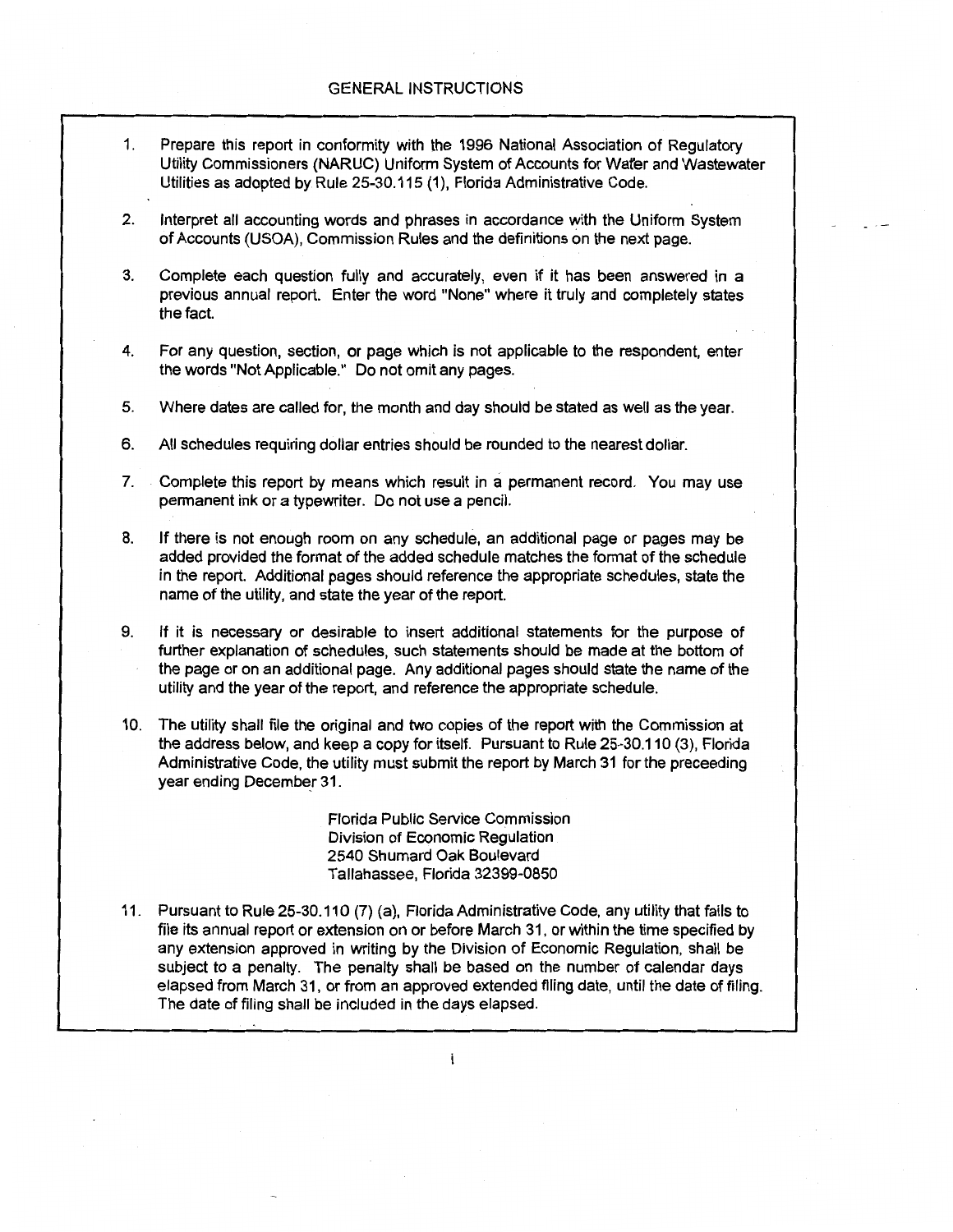Bluefield Utilities, LLC 660 Beachland Blvd. Suite 301 Vera Beach, Fl. 32963 772-234-2410

March 18, 2016

ł

Mr. Andrew L. Maurey, Director Division of Accounting and Finance Florida Public Service Commission Division of Economic Regulation 2540 Shumard Oak Boulevard Tallahassee, FL 32399-0850

-<br>第16  $\mathbb{C}$   $\rightarrow$  $\mathbb{R}^2$  de  $\mathbb{R}^{n+1}$  $\mathbb{R}^n$ <sup>1</sup>·'!

Re: 2015 Class "C" Water and Wastewater Utility Report

Dear Mr. Maurey,

Attached are an original and two copies of the December 31, 2015 annual report for Bluefield Utilities, LLC ("Bluefield").

As you know, on May 15, 2013 the Commission issued its Order No. PSC-13-0196-PAA-WS granting Bluefield a certificate to operate a water and wastewater utility. The Order also established initial rates. Since the Utility's treatment, distribution, or collection systems are not yet constructed it could not begin providing services for compensation in 2015 and there are no operating results to report.

Since there were no operations we are only submitting information on the following pages of the annual report:

| -page  | $F-2$ |                          | General information        |
|--------|-------|--------------------------|----------------------------|
| -page  | $F-3$ |                          | <b>Income Statement</b>    |
| -page  | $F-4$ |                          | <b>Balance Sheet</b>       |
| -page  | $F-6$ | $\overline{\phantom{0}}$ | <b>Proprietary Capital</b> |
| -page  | $F-7$ | $\overline{\phantom{0}}$ | <b>Tax Expense</b>         |
| - Page | $V-1$ |                          | Certification              |

If you have any questions, please contact us. Thank you for your consideration.

Very truly yours,

 $P_{\text{onald}} \not\sim \text{\it \textit{E}dward}$ 

Ronald L. Edwards Manager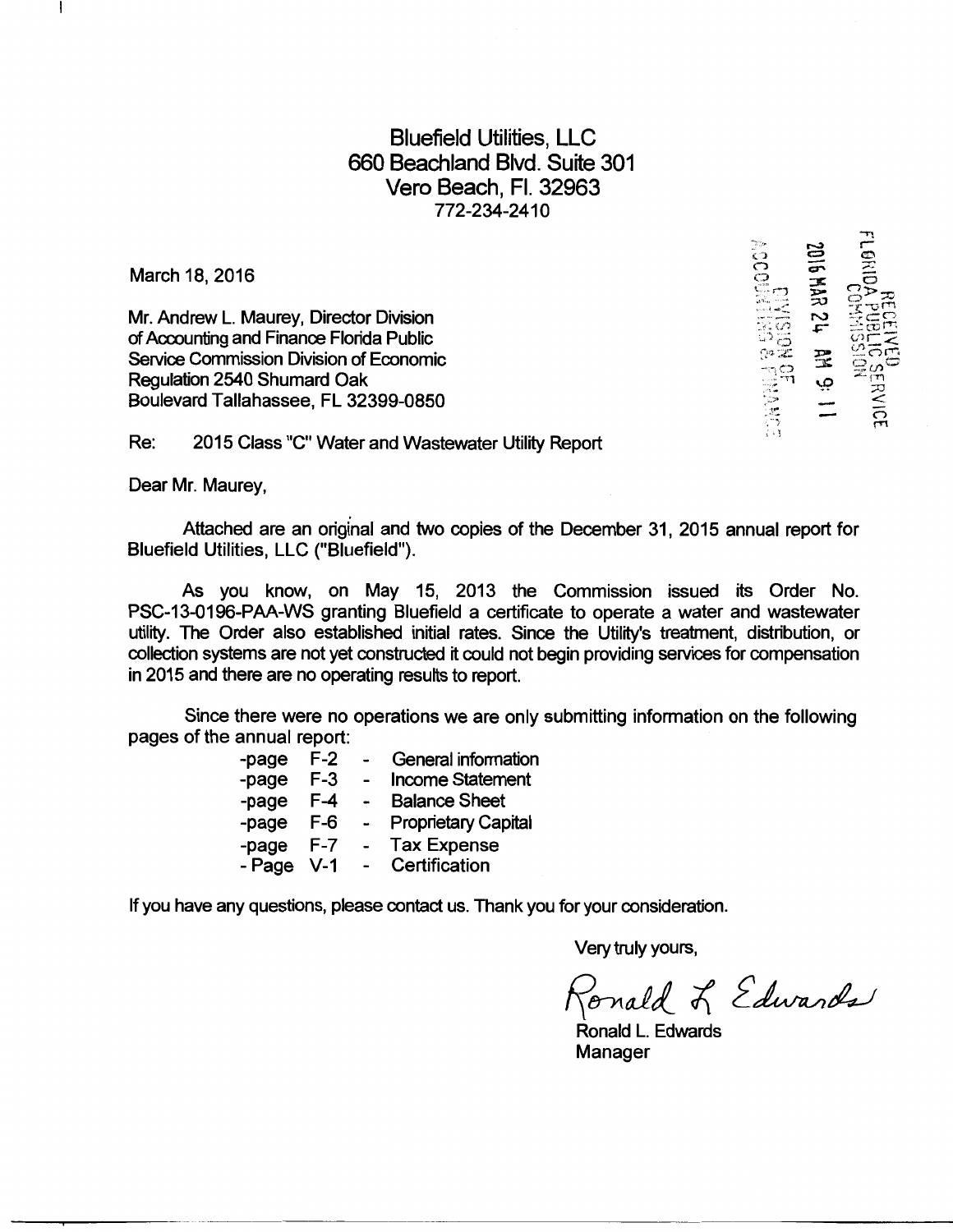ADVANCES FOR CONSTRUCTION - This account shall include advances by or in behalf of customers for construction which are to be refunded either wholly or in part. (USOA)

ALLOWANCE FOR FUNDS USED DURING CONSTRUCTION ( AFUDC ) - This account shall include concurrent credits for allowance for funds used during construction based upon the net cost of funds used for construction purposes and a reasonable rate upon other funds when so used. Appropriate regulatory approval shall be obtained for "a reasonable rate". (Rule 25-30.116, Florida Administrative Code)

AMORTIZATION - The gradual extinguishment of an amount in an account by distributing such amount over a fixed period, over the life of the asset or liability to which it applies, or over the period during which it is anticipated the benefit will be realized. (USOA)

CONTRIBUTIONS IN AID OF CONSTRUCTION ( CIAC) - Any amount or item of money, services, or property received by a utility, from any person or governmental agency, any portion of which is provided at no cost to the utility, which represents an addition or transfer to the capital of the utility, and which is utilized to offset the acquisition, improvement, or construction costs of the utility's property, facilities, or equipment used to provide utility services to the public. (Section 367.021 (3), Florida Statutes)

CONSTRUCTION WORK IN PROGRESS ( CWIP ) -This account shall include the cost of water or wastewater plant in process of construction, but not yet ready for services. (USOA)

DEPRECIATION - The loss in service value not restored by current maintenance, incurred in connection with the consumption or prospective retirement of utility plant in the course of service from causes which are known to be in the current operation and against which the utility is not protected by insurance. (Rule 25-30.140 (i), Florida Administrative Code)

EFFLUENT REUSE- The use of wastewater after the treatment process, generally for reuse as irrigation water or for in plant use. (Section 367.021 (6}, Florida Statutes)

EQUIVALENT RESIDENTIAL CONNECTION (ERC) - (WATER) - (Rule 25-30.515 (8), Florida Administrative Code)

- (a) 350 gallons per day;
- (b) The number of gallons a utility demonstrates in the average daily flow for a single family unit; or
- (c) The number of gallons which has been approved by the DEP for a single family residential unit.

EQUIVALENT RESIDENTIAL CONNECTION (ERC) - (WASTEWATER) - Industry standard of 80% of Water ERC or 280 gallons per day for residential use.

GUARANTEED REVENUE CHARGE - A charge designed to cover the utility's costs including, but not limited to the cost of the operation, maintenance, depreciation, and any taxes, and to provide a reasonable return to the utility for facilities, a portion of which may not be used and useful to the utility or its existing customers. (Rule 25-30.515 (9), Florida Administrative Code)

LONG TERM DEBT - All Notes, Conditional Sales Contracts, or other evidences of indebtedness payable more than one year from date of issue. (USOA)

PROPRIETARY CAPITAL ( For proprietorships and partnerships only ) - The investment of a sole proprietor, or partners, in an unincorporated utility. (USOA)

RETAINED EARNINGS - This account reflects corporate earnings retained in the business. Credits would include net income or accounting adjustments associated with correction of errors attributable to a prior period. Charges to this account would include net losses, accounting adjustments associated with correction of errors attributable to a prior period or dividends. (USOA)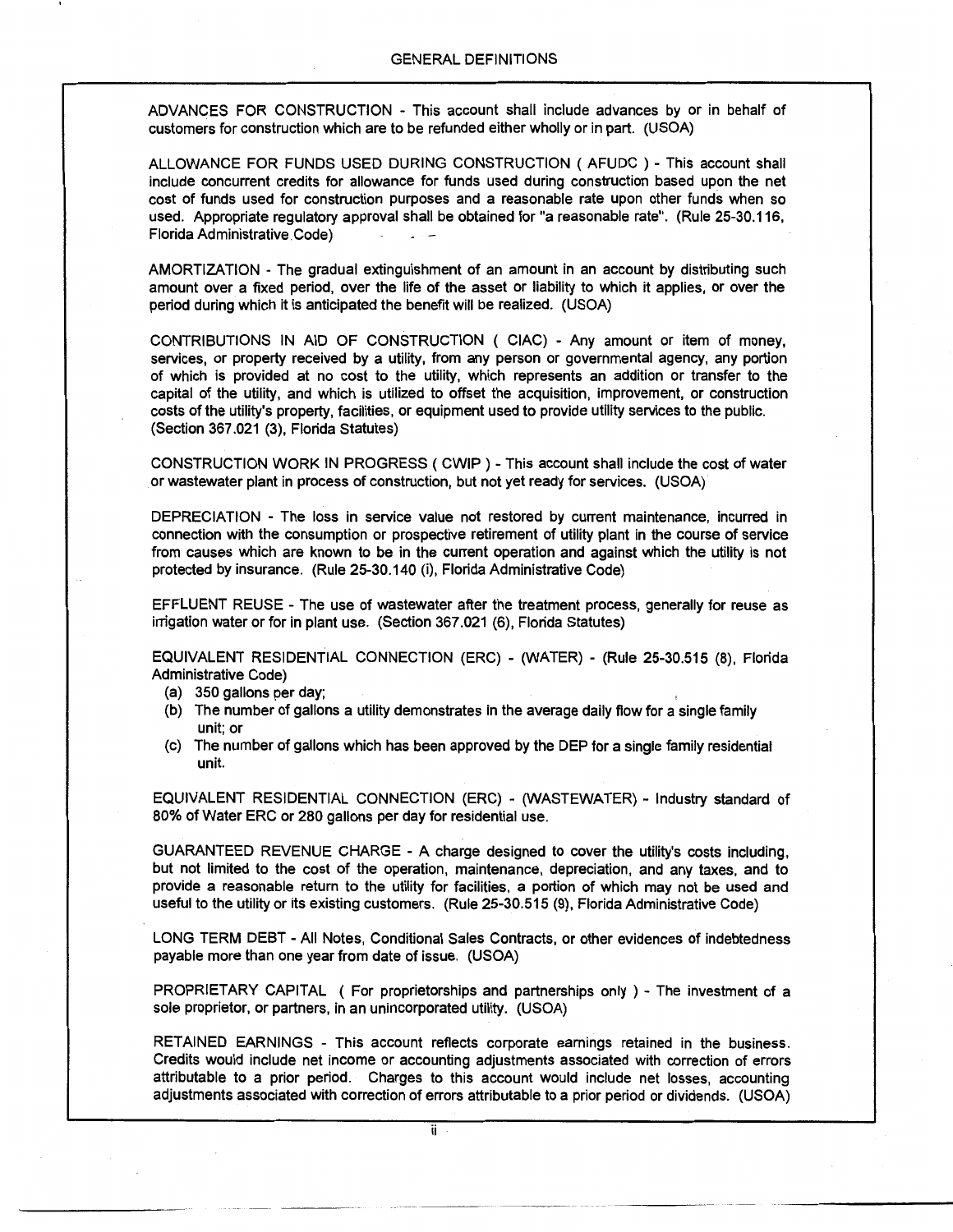| <b>FINANCIAL SECTION</b>                                                                                                                                                                                                                                                                                                                                                                                                                                                                          | PAGE                                                                                                                      |
|---------------------------------------------------------------------------------------------------------------------------------------------------------------------------------------------------------------------------------------------------------------------------------------------------------------------------------------------------------------------------------------------------------------------------------------------------------------------------------------------------|---------------------------------------------------------------------------------------------------------------------------|
| Identification<br><b>Income Statement</b><br><b>Comparative Balance Sheet</b><br><b>Gross Utility Plant</b><br>Accumulated Depreciation and Amortization of Utility Plant<br><b>Capital Stock</b><br><b>Retained Earnings</b><br><b>Proprietary Capital</b><br>Long Term Debt<br><b>Tax Expense</b><br>Payment for Services Rendered by Other Than Employees<br><b>Contributions in Aid of Construction</b><br>Cost of Capital Used for AFUDC Calculation<br><b>Capital Structure Adjustments</b> | $F-2$<br>$F-3$<br>F-4<br>$F-5$<br>$F-5$<br>$F-6$<br>$F-6$<br>$F-6$<br>$F-6$<br>$F-7$<br>$F-7$<br>$F-8$<br>$F-9$<br>$F-10$ |
| <b>WATER OPERATING SECTION</b>                                                                                                                                                                                                                                                                                                                                                                                                                                                                    | <b>PAGE</b>                                                                                                               |
| <b>Water Utility Plant Accounts</b><br>Analysis of Accumulated Depreciation by Primary Account - Water<br>Water Operation and Maintenance Expense<br><b>Water Customers</b><br>Pumping and Purchased Water Statistics and Mains<br>Wells and Well Pumps, Reservoirs, and High Service Pumping<br>Sources of Supply and Water Treatment Facilities<br>General Water System Information                                                                                                             | $W-1$<br>$W-2$<br>$W-3$<br>$W-3$<br>$W-4$<br>$W-5$<br>$W-6$<br>$W-7$                                                      |
| <b>WASTEWATER OPERATING SECTION</b>                                                                                                                                                                                                                                                                                                                                                                                                                                                               | <b>PAGE</b>                                                                                                               |
| <b>Wastewater Utility Plant Accounts</b><br>Analysis of Accumulated Depreciation by Primary Account - Wastewater<br>Wastewater Operation and Maintenance Expense<br><b>Wastewater Customers</b><br>Pumping Equipment, Service Commections, Collecting and Force Mains and Manholes<br>Treatment Plant, Master Lift Station Pumps and Pumping Wastewater Statistics<br>General Wastewater System Information                                                                                       | $S-1$<br>$S-2$<br>$S-3$<br>$S-3$<br>$S-4$<br>$S-5$<br>$S-6$                                                               |
| <b>VERIFICATION SECTION</b>                                                                                                                                                                                                                                                                                                                                                                                                                                                                       | PAGE                                                                                                                      |
| Verification                                                                                                                                                                                                                                                                                                                                                                                                                                                                                      | $V-1$                                                                                                                     |

 $\hat{\mathbf{v}}$ 

÷,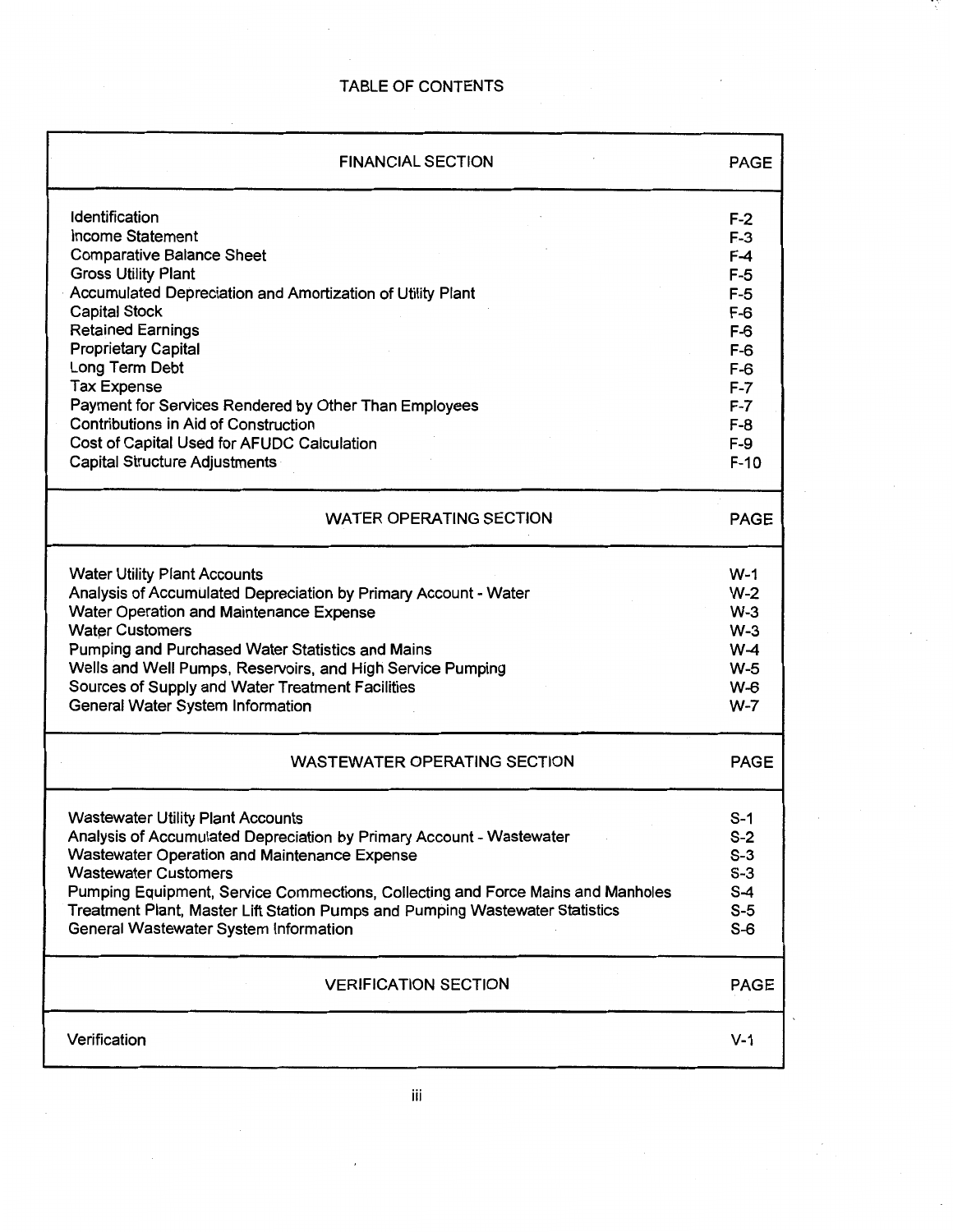# FINANCIAL **SECTION**

 $\label{eq:2.1} \mathcal{L}_{\mathcal{A}}(x)=\mathcal{L}_{\mathcal{A}}(x)\mathcal{L}_{\mathcal{A}}(x)\mathcal{L}_{\mathcal{A}}(x) \mathcal{L}_{\mathcal{A}}(x) \mathcal{L}_{\mathcal{A}}(x) \mathcal{L}_{\mathcal{A}}(x) \mathcal{L}_{\mathcal{A}}(x)$ 

 $\label{eq:2.1} \mathcal{F}(\mathcal{F}) = \mathcal{F}(\mathcal{F}) \mathcal{F}(\mathcal{F}) = \mathcal{F}(\mathcal{F})$ 

 $\label{eq:2} \frac{1}{\sqrt{2\pi}}\int_{0}^{\infty}\frac{1}{\sqrt{2\pi}}\int_{0}^{\infty}\frac{1}{\sqrt{2\pi}}\int_{0}^{\infty}\frac{1}{\sqrt{2\pi}}\int_{0}^{\infty}\frac{1}{\sqrt{2\pi}}\int_{0}^{\infty}\frac{1}{\sqrt{2\pi}}\int_{0}^{\infty}\frac{1}{\sqrt{2\pi}}\int_{0}^{\infty}\frac{1}{\sqrt{2\pi}}\int_{0}^{\infty}\frac{1}{\sqrt{2\pi}}\int_{0}^{\infty}\frac{1}{\sqrt{2\pi}}\int_{0}^{\infty}\frac{$ 

 $\label{eq:2} \mathcal{L}(\mathcal{L}^{\text{c}}) = \sum_{i=1}^n \mathcal{L}^{\text{c}}_{\text{c}} \mathcal{L}^{\text{c}}_{\text{c}} \mathcal{L}^{\text{c}}_{\text{c}} \mathcal{L}^{\text{c}}_{\text{c}} \mathcal{L}^{\text{c}}_{\text{c}} \mathcal{L}^{\text{c}}_{\text{c}} \mathcal{L}^{\text{c}}_{\text{c}}$ 

 $\label{eq:2} \mathcal{L}_{\text{max}}(\mathcal{L}_{\text{max}}) = \frac{1}{2} \sum_{i=1}^{n} \mathcal{L}_{\text{max}}(\mathcal{L}_{\text{max}}) \mathcal{L}_{\text{max}}(\mathcal{L}_{\text{max}})$ 

 $\label{eq:2.1} \frac{1}{2}\int_{\mathbb{R}^{3}}\left|\frac{1}{\sqrt{2\pi}\left(1+\frac{1}{2}\right)}\right|^{2}dx\leq\frac{1}{2}\int_{\mathbb{R}^{3}}\left|\frac{1}{\sqrt{2\pi}\left(1+\frac{1}{2}\right)}\right|^{2}dx\leq\frac{1}{2}\int_{\mathbb{R}^{3}}\left|\frac{1}{\sqrt{2\pi}\left(1+\frac{1}{2}\right)}\right|^{2}dx$ 

 $\label{eq:2} \frac{1}{\sqrt{2}}\int_{-\infty}^{\infty} \frac{d\mu}{\sqrt{2}}\,d\mu\,d\mu\,.$ 

 $\label{eq:2.1} \begin{split} \mathcal{G}(\mathbf{u}) &= \mathcal{G}(\mathbf{h}^{\mathrm{T}}_{\mathbf{u}}(\mathbf{u})) = \mathcal{G}(\mathbf{h}^{\mathrm{T}}_{\mathbf{u}}(\mathbf{u})) \\ &\qquad \qquad \mathcal{G}(\mathbf{u}) = \mathcal{G}(\mathbf{u}^{\mathrm{T}}_{\mathbf{u}}(\mathbf{u})) = \mathcal{G}(\mathbf{h}^{\mathrm{T}}_{\mathbf{u}}(\mathbf{u})) \end{split}$ 

 $\mathcal{L}^{\text{max}}_{\text{max}}$  and  $\mathcal{L}^{\text{max}}_{\text{max}}$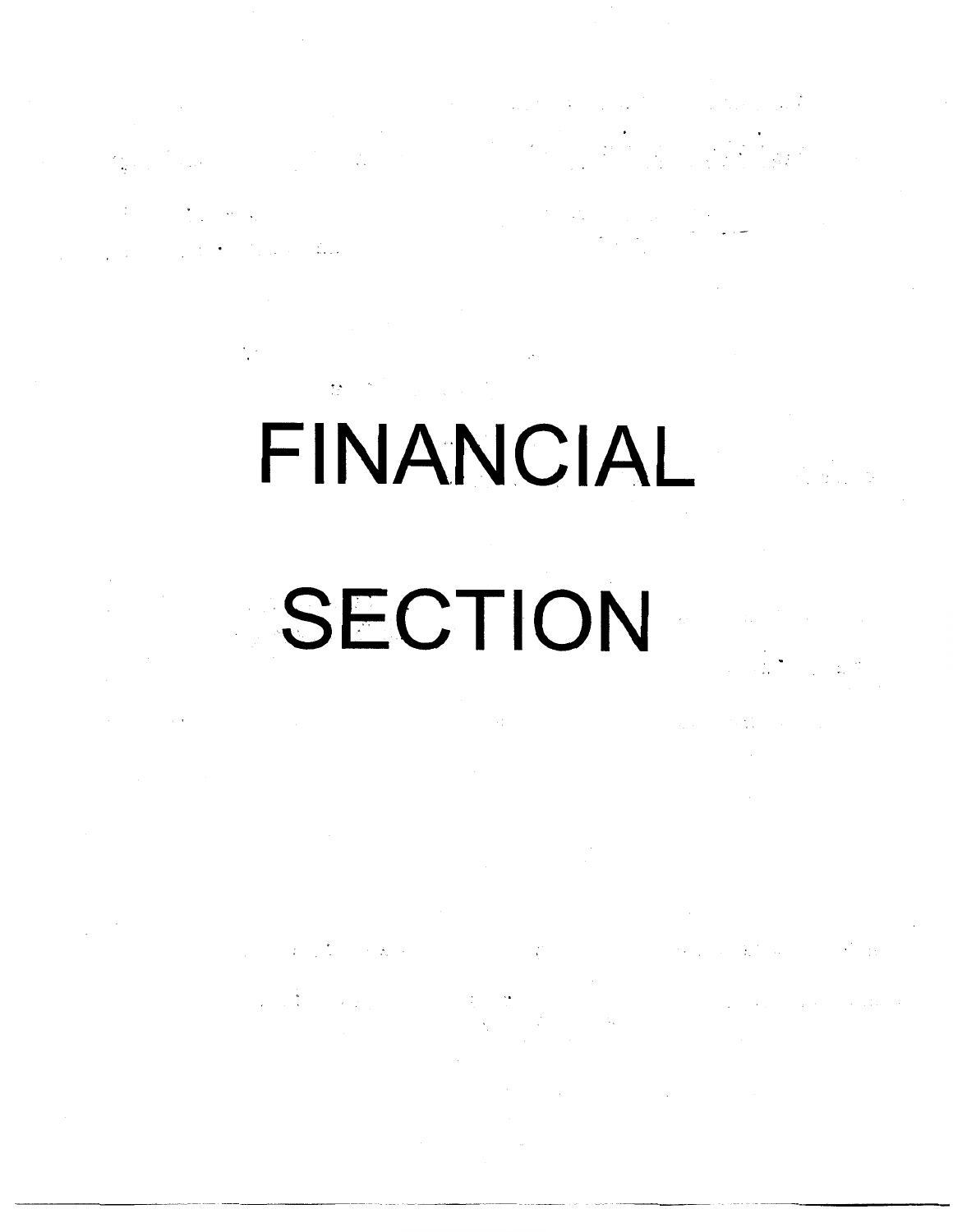|                                                                                      | <b>REPORT OF</b>            |                                          |                           |
|--------------------------------------------------------------------------------------|-----------------------------|------------------------------------------|---------------------------|
| BLUEFIELD UTILITIES LLC                                                              |                             |                                          |                           |
|                                                                                      | (EXACT NAME OF UTILITY)     |                                          |                           |
| <u>660 BEACHLAND BLUD STE301</u>                                                     |                             |                                          |                           |
| <u>VERO BERCH FL</u>                                                                 | 32963                       | SPME                                     | WOIAN RIVER               |
| <b>Mailing Address</b>                                                               |                             | <b>Street Address</b>                    | County                    |
| <b>Telephone Number</b>                                                              | 772 234 2410                | Date Utility First Organized             | <u>MAY 15, 2013</u>       |
| Fax Number                                                                           | 7722343690                  | E-mail Address REQWARANS @ EVANSPROP.COM |                           |
| Sunshine State One-Call of Florida, Inc. Member No.                                  |                             |                                          |                           |
| Check the business entity of the utility as filed with the Internal Revenue Service: |                             |                                          |                           |
| Individual                                                                           | Sub Chapter S Corporation-* | 1120 Corporation                         | Partnership               |
| Name, Address and Phone where records are located:                                   |                             | SAME AS ABOVE                            |                           |
| Name of subdivisions where services are provided:                                    | N/A                         |                                          |                           |
| * THE LLC IS A DISREGAROED ENTITY                                                    |                             |                                          |                           |
|                                                                                      | <b>CONTACTS</b>             |                                          |                           |
|                                                                                      |                             |                                          | Salary                    |
| Name                                                                                 | <b>Title</b>                | <b>Principal Business Address</b>        | Charged<br><b>Utility</b> |
| Person to send correspondence:                                                       |                             |                                          |                           |
| BONALD L EDMARDS                                                                     | MANAGER                     | 660 BEACHLANO BLUN                       |                           |
|                                                                                      |                             | SWITE 301<br>VERO BEACH, FL 32803        |                           |
| Person who prepared this report:<br><u>JERRY BEASMAN</u>                             |                             |                                          |                           |

| Officers and Managers:<br>RON BLO L EDWARDS | MANAGER |  | ⌒ー |
|---------------------------------------------|---------|--|----|
|---------------------------------------------|---------|--|----|

Report every corporation or person owning or holding directly or indirectly 5 percent or more of the voting securities of the reporting utility:

| Name                                                  | Percent<br>Ownership in<br>Utility                          | <b>Principal Business Address</b> | Salary<br>Charged<br><b>Utility</b> |
|-------------------------------------------------------|-------------------------------------------------------------|-----------------------------------|-------------------------------------|
| EUANS UTILITIES COMPANY TWO<br>EVANS PROPERTIES, INC. | ౹౦౦ఌం<br>OWNS $100\%$ of<br>EVANS UTILITIES<br>Company, INC | SAME AS AROVE<br>SAME AC ABOVE    | -0 -                                |

 $\bar{z}$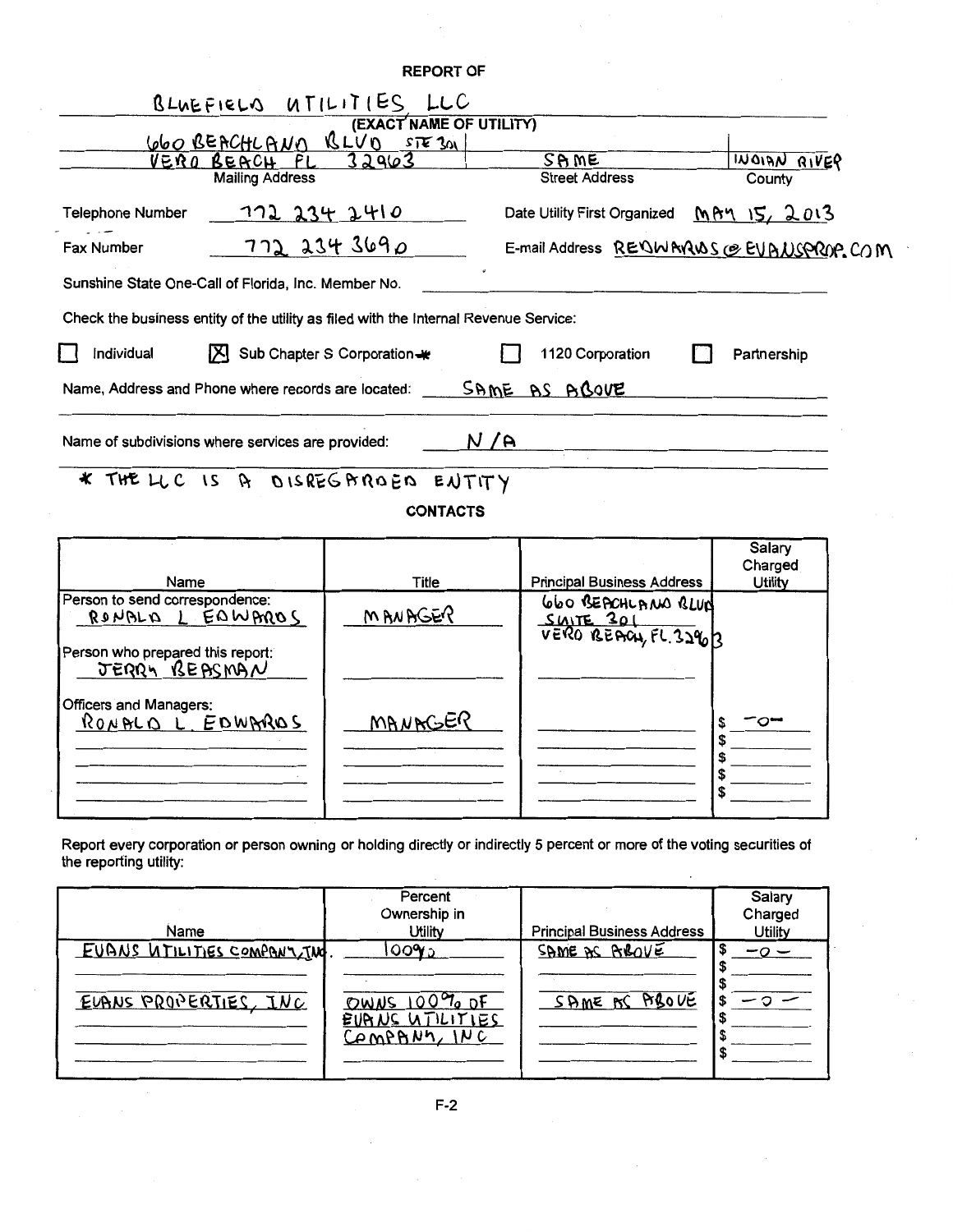## UTILITY NAME: BLUEFIELD UTILITIES, LLC

YEAR OF REPORT DECEMBER 31, 2 015

#### INCOME STATEMENT

•

| <b>Account Name</b>                                                                                                                                                         | Ref.<br>Page                      | Water                                | Wastewater               | Other                     | Total<br>Company              |
|-----------------------------------------------------------------------------------------------------------------------------------------------------------------------------|-----------------------------------|--------------------------------------|--------------------------|---------------------------|-------------------------------|
| <b>Gross Revenue:</b><br>Residential ________<br>Commercial $    -$<br>Industrial __________<br>Multiple Family $    -$<br>Guaranteed Revenues __<br>Other (Specify) $   -$ |                                   | \$                                   | $\frac{1}{2}$            | $\frac{1}{2}$             | $$\overbrace{\hspace{2.5cm}}$ |
| Total Gross Revenue___                                                                                                                                                      |                                   | \$<br>$\circ$                        | $\mathsf{\$}$<br>$\circ$ | \$<br>O                   | \$                            |
| <b>Operation Expense (Must tie</b><br>to pages W-3 and S-3)                                                                                                                 | $W-3$<br>$S-3$                    | $\mathbf{S}$                         | $\frac{1}{2}$            | $\ddot{\textbf{s}}$       | $\sim$                        |
| Depreciation Expense____                                                                                                                                                    | $F-5$                             |                                      |                          |                           |                               |
| CIAC Amortization Expense__                                                                                                                                                 | $F-8$                             |                                      |                          |                           |                               |
| Taxes Other Than Income                                                                                                                                                     | $F-7$                             | 25                                   | 35                       |                           | 50                            |
| Income Taxes__________                                                                                                                                                      | $F-7$                             |                                      |                          |                           |                               |
| <b>Total Operating Expense</b>                                                                                                                                              |                                   | 25<br>\$                             | 25                       | $\bigcirc$                | $5\circ$<br>\$                |
| Net Operating Income (Loss)                                                                                                                                                 |                                   | $\langle 35 \rangle$<br>$\mathbf{s}$ | $s \sim 25$              | $\cal{O}$<br>$\mathbf{s}$ | s < 50                        |
| Other Income:<br>Nonutility Income_ _ _ _ _                                                                                                                                 | $\ddotsc$<br>$\ddot{\phantom{a}}$ | $\mathfrak{F}$                       | $\frac{1}{2}$            | $\int$                    | $\frac{1}{\sqrt{2}}$          |
|                                                                                                                                                                             |                                   |                                      |                          |                           |                               |
| <b>Other Deductions:</b><br><b>Miscellaneous Nonutility</b><br>Expenses_<br>Interest Expense_<br>FLORIOG GNNNAL<br>REPORT FEE                                               |                                   | \$<br>139                            | \$                       |                           | 139                           |
| $\lambda$<br>Net Income (Loss)                                                                                                                                              |                                   | s < 164                              | $\langle 25 \rangle$     | ( )<br>$$^{\circ}$        | $<$ 189<br>\$                 |

F-3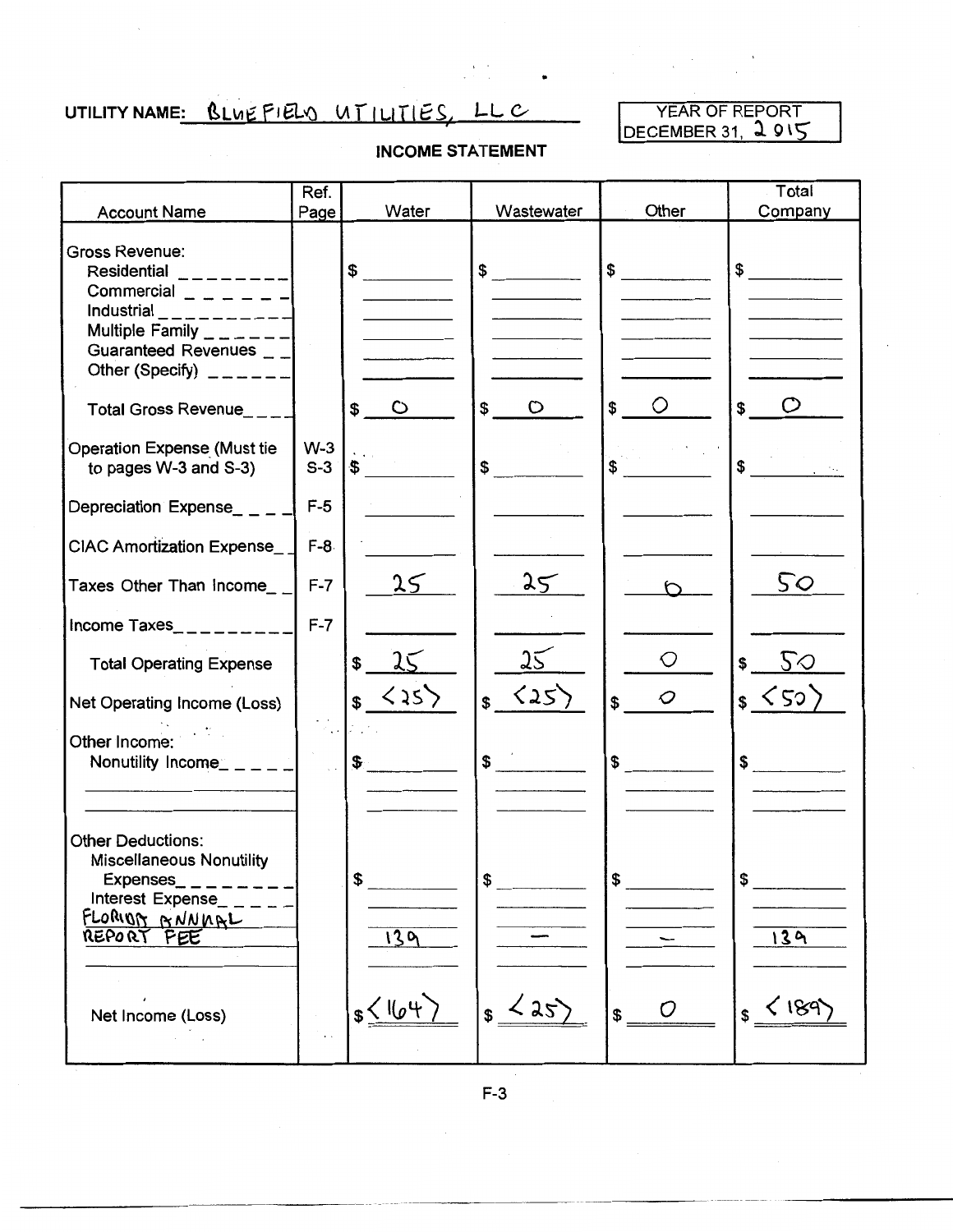## UTILITY NAME: RLUE FIELS UTILITIES, LLC

LLC YEAR OF REPORT

#### COMPARATIVE BALANCE SHEET

|                                                                                                           | Reference       | Current        | Previous       |
|-----------------------------------------------------------------------------------------------------------|-----------------|----------------|----------------|
| <b>ACCOUNT NAME</b>                                                                                       | Page            | Year           | Year           |
| Assets:                                                                                                   |                 |                |                |
| Utility Plant in Service (101-105) $\mu$ <sub>------</sub><br>Accumulated Depreciation and                | $F-5, W-1, S-1$ | \$             | \$             |
| Amortization (108) _______________                                                                        | $F-5, W-2, S-2$ |                |                |
| Net Utility Plant________________                                                                         |                 | \$             | \$             |
| $\mathsf{Cash} \_\_\_\_\_\$<br>Customer Accounts Receivable $(141)$ _____                                 |                 |                |                |
| Other Assets (Specify):                                                                                   |                 |                |                |
| 121 - ASSETS IN NON OPERATIVE<br>STBTiMS                                                                  |                 | 749,115        | <u>749.115</u> |
|                                                                                                           |                 |                |                |
|                                                                                                           |                 |                |                |
| Total Assets____________________                                                                          |                 | 749,115<br>S   | 749,115<br>\$  |
| <b>Liabilities and Capital:</b>                                                                           |                 |                |                |
| Common Stock Issued $(201)$ <sub>2</sub> <sub>2</sub> <sub>2</sub> <sub>2</sub> <sup>2</sup> <sub>2</sub> | $F-6$           |                |                |
| Preferred Stock Issued (204)__________<br>Other Paid in Capital $(211)$ ____________                      | $F-6$           |                |                |
| Retained Earnings (215)_ _ _ _ _ _ _ _ _ _ _                                                              | $F-6$           |                |                |
| Propietary Capital (Proprietary and<br>Partnership only) $(218)$ <sub>-1-------</sub> ----                | $F-6$           | <u>749.115</u> | 149            |
|                                                                                                           |                 |                |                |
| Total Capital____________________                                                                         |                 | 749,115<br>\$  |                |
| Long Term Debt $(224)$ _____________                                                                      | $F-6$           | \$             | \$             |
| Accounts Payable (231)____________<br>Notes Payable (232)_____________                                    |                 |                |                |
| Customer Deposits $(235)$ <sub>----------</sub>                                                           |                 |                |                |
| Accrued Taxes (236)_______________                                                                        |                 |                |                |
| Other Liabilities (Specify)_________                                                                      |                 |                |                |
|                                                                                                           |                 |                |                |
| Advances for Construction                                                                                 |                 |                |                |
| Contributions in Aid of                                                                                   |                 |                |                |
| Construction - Net $(271-272)$ ________                                                                   | $F-8$           |                |                |
| Total Liabilities and Capital__________                                                                   |                 | 749,115<br>\$  | 749.115<br>\$  |
|                                                                                                           |                 |                |                |

F-4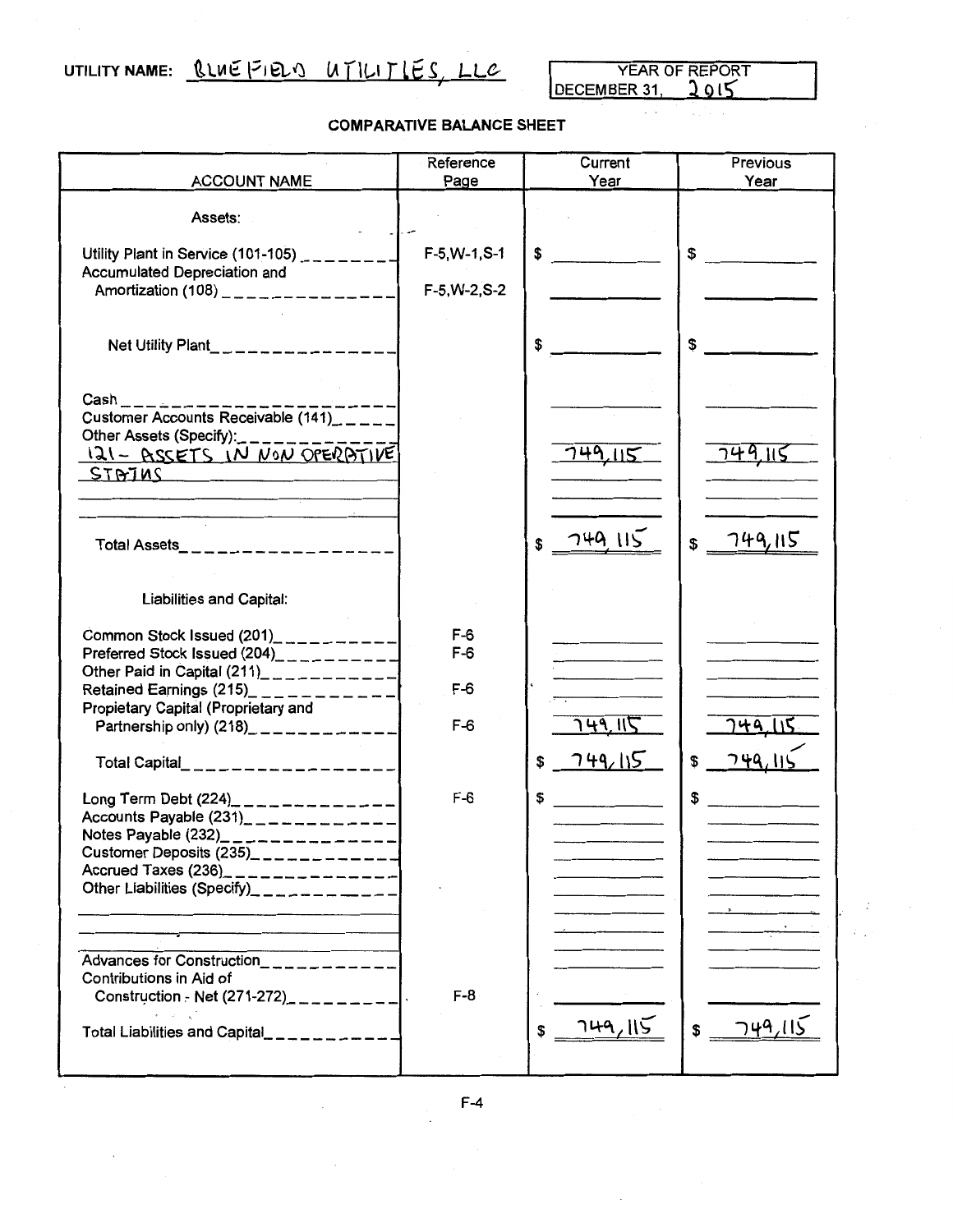UTILITY NAME: Bluefield Litilities, LLC

YEAR OF REPORT DECEMBER 31, 2 *0* 15

#### GROSS UTILITY PLANT

| <b>Plant Accounts:</b><br>(101 - 107) inclusive                        | Water         | Wastewater | Plant other<br>than<br>Reporting<br><b>Systems</b> | <b>Total</b>  |
|------------------------------------------------------------------------|---------------|------------|----------------------------------------------------|---------------|
| Utility Plant in Service (101)<br><b>Construction Work in Progress</b> | $\frac{1}{2}$ | $\sim$     | $\frac{1}{2}$                                      | $\frac{1}{2}$ |
| Other (Specify)_ _ _ _ _ _ _ _ _                                       |               |            |                                                    |               |
| Total Utility Plant_ _ _ _ _ _ 1 \$                                    |               |            | \$                                                 |               |

#### ACCUMULATED DEPRECIATION (AID) AND AMORTIZATION OF UTILITY PLANT

| Account 108                                                                                                    | Water                         | Wastewater           | Other than<br>Reporting<br><b>Systems</b> | Total                   |
|----------------------------------------------------------------------------------------------------------------|-------------------------------|----------------------|-------------------------------------------|-------------------------|
| Balance First of Year______ \$                                                                                 |                               | $\overline{\text{}}$ | $\overline{\textbf{S}}$                   | $\overline{\mathbf{s}}$ |
| Add Credits During Year:<br>Accruals charged to<br>depreciation $\text{account}_{\text{max}} = \frac{1}{2}$ \$ |                               | $1$ \$               | $\frac{1}{2}$                             | $s$ and $s$             |
| Other Credits (specify) $-\_$ $\_$                                                                             |                               |                      |                                           |                         |
| Total Credits________                                                                                          | $\sqrt{s}$                    | $\sim$               | $\boldsymbol{s}^-$                        | $\overline{\mathbf{s}}$ |
| <b>Deduct Debits During Year:</b><br>Book cost of plant<br>Cost of removal<br>Other debits (specify)           |                               | $\sqrt{3}$           | $\mathsf{S}$                              | $\frac{1}{2}$           |
| Total Debits_ _ _ _ _ _ _ _ _                                                                                  | $s$ $\overline{\phantom{a}}$  | $\mathbf s$          | $\mathbf{s}$                              | $\mathbf{f}$            |
| Balance End of Year                                                                                            | $$\overline{\hspace{1.5em}}$$ | \$                   | \$                                        |                         |

F-5

.-·-~ ,\_ .. \_\_\_\_ \_ ··--·----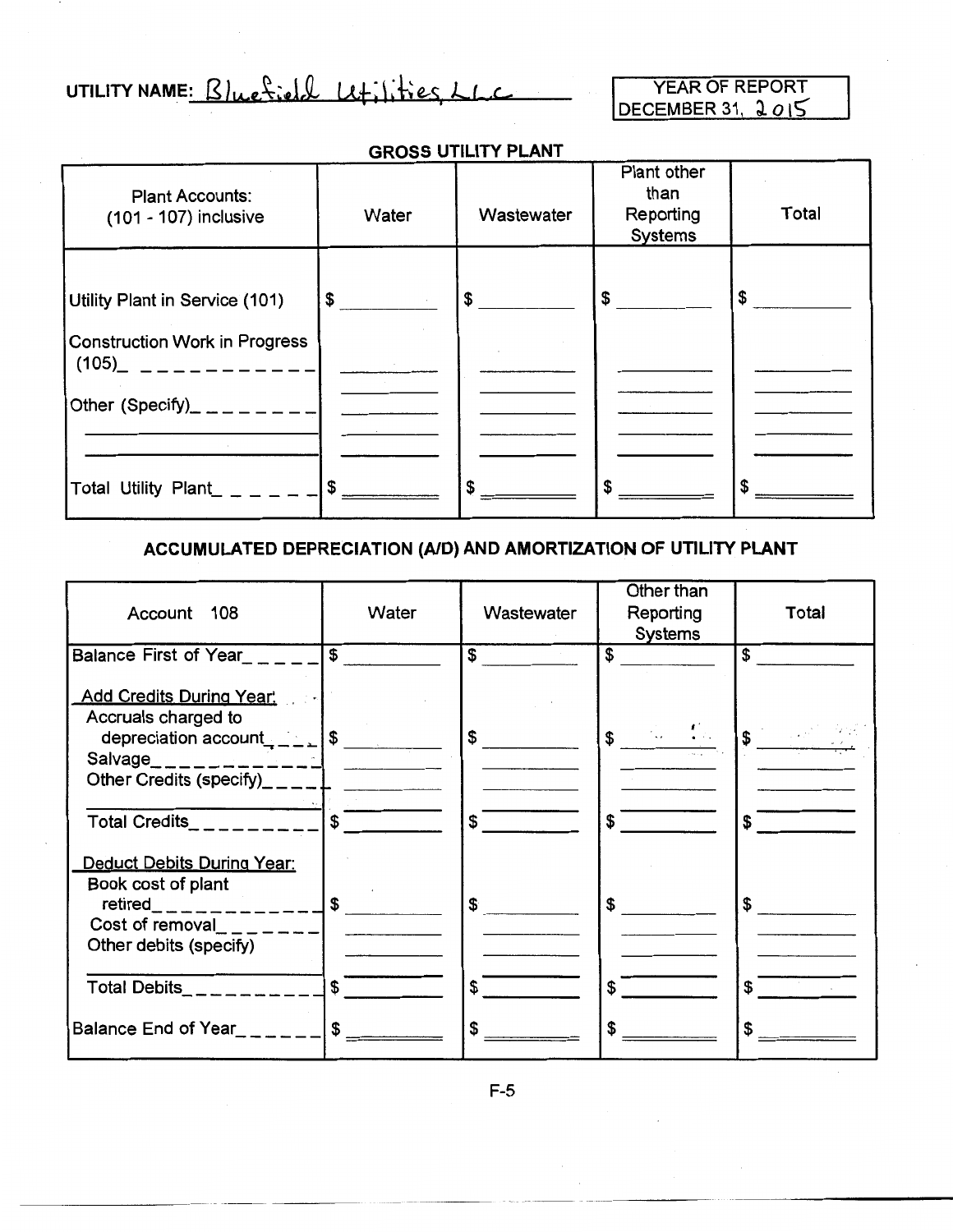UTILITY NAME: Blue field Litilities, LLC

#### CAPITAL STOCK ( 201 - 204 )

|                                                                                                                                                                                                                                                                                | Common<br><b>Stock</b> | Preferred<br><b>Stock</b> |
|--------------------------------------------------------------------------------------------------------------------------------------------------------------------------------------------------------------------------------------------------------------------------------|------------------------|---------------------------|
| Shares authorized__________________<br>Shares issued and outstanding<br>$\frac{1}{2}$ and $\frac{1}{2}$ are solved in the set of $\frac{1}{2}$ and $\frac{1}{2}$<br>Total par value of stock issued<br>. <del>.</del><br>Dividends declared per share for year________________ |                        |                           |

#### RETAINED EARNINGS ( 215)

|                                                                                    | Appropriated | Un-<br>Appropriated |
|------------------------------------------------------------------------------------|--------------|---------------------|
| Balance first of year<br>-------------------<br>Changes during the year (Specify): |              |                     |
|                                                                                    |              |                     |
| Balance end of year<br>$-$ and the $       -$                                      |              | c                   |

#### PROPRIETARY CAPITAL ( 218)

|                                                                                | Proprietor<br>Or Partner | Partner |
|--------------------------------------------------------------------------------|--------------------------|---------|
| Balance first of year                                                          | フルタ ハマ                   | S       |
| Changes during the year (Specify):<br>CAPITAL CONTRIBUTED<br>CURRENT YEAR LOSS | 180                      |         |
|                                                                                |                          |         |
| Balance end of year                                                            |                          |         |

#### LONG TERM DEBT ( 224 )

| Description of Obligation (Including Date of Issue and Date of Maturity): | Rate | Interest<br># of<br>Pymts | Principal<br>per Balance<br><b>Sheet Date</b> |
|---------------------------------------------------------------------------|------|---------------------------|-----------------------------------------------|
|                                                                           |      |                           |                                               |
| Total                                                                     |      |                           |                                               |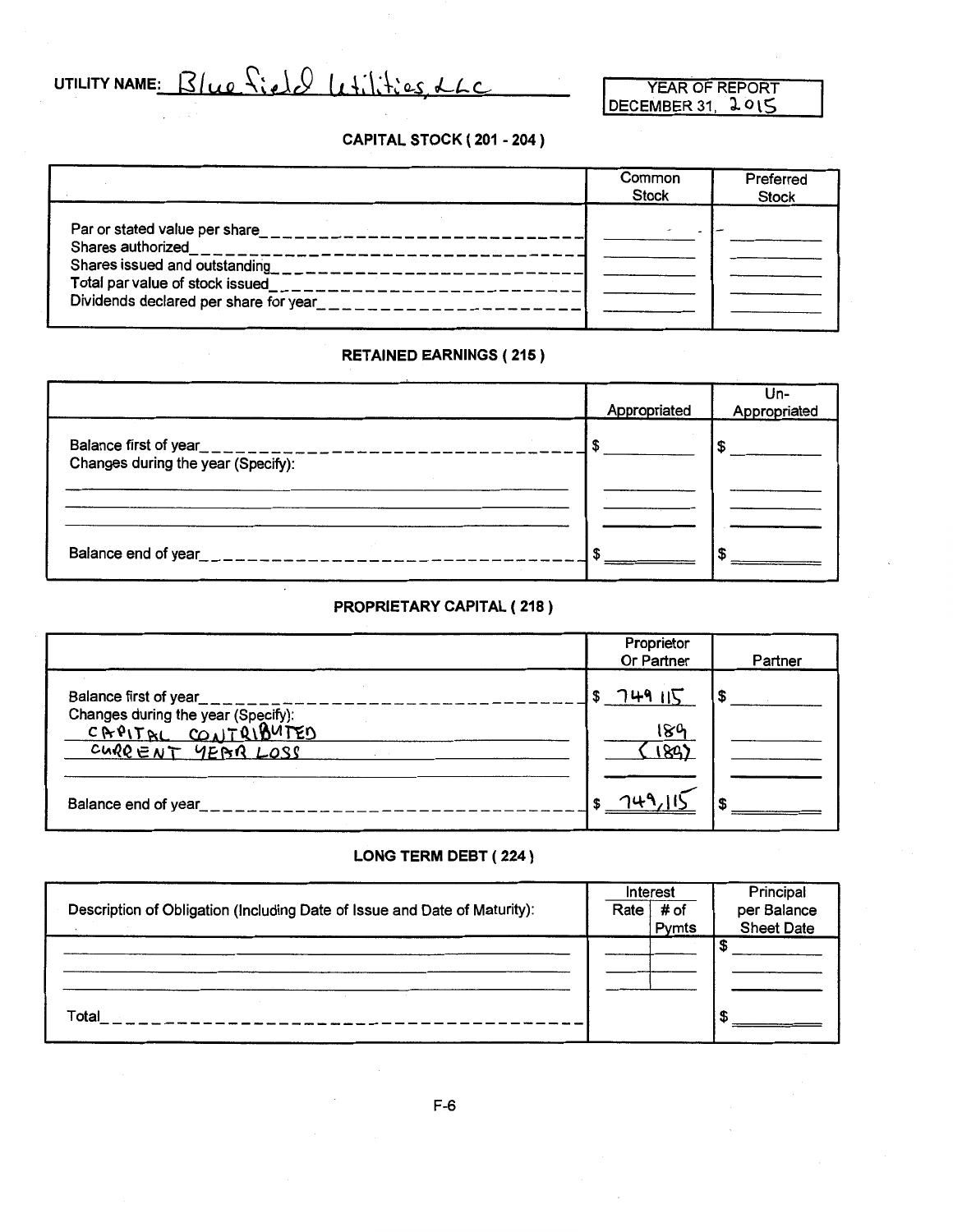UTILITY NAME:  $\frac{B}{ue}\times \text{i}e$  $d$   $\text{u}+i\text{i}+i\text{e}s$ ,  $d\text{L}$ 

YEAR OF REPORT DECEMBER 31.  $2015$ 

-------- ------------------

#### **TAX EXPENSE**



#### **PAYMENTS FOR SERVICES RENDERED BY OTHER THAN EMPLOYEES**

Report all information concerning outside rate, management, construction, advertising, labor relations, public relations, or other similiar professional services rendered the respondent for which aggregate payments during the year to any corporation, partnership, individual, or organization of any kind whatever amounting to \$500 or more.

| Name of Recipient         | Water<br>Amount | Wastewater<br>Amount | <b>Description of Service</b> |
|---------------------------|-----------------|----------------------|-------------------------------|
| ٠<br>$\ddot{\phantom{a}}$ | \$<br>S<br>S    | \$                   |                               |
| $\cdot$<br>$\sim$         | S               | Œ<br>S               |                               |

 $\sim$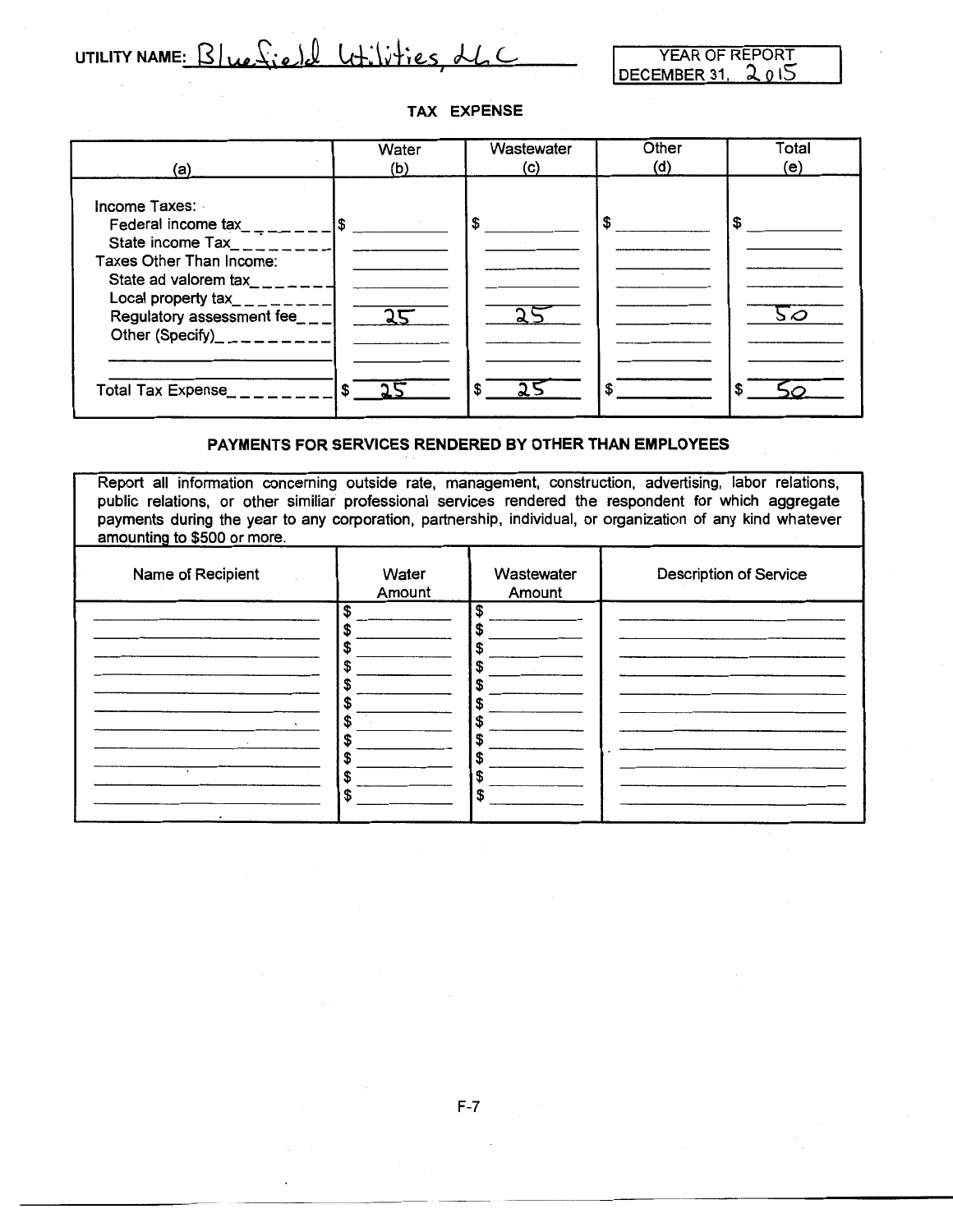UTILITY NAME:  $Bluefield$   $L+1.1.4$  es  $ALC$ 

YEAR OF REPORT<br>EMBER 31, 2015 DECEMBER 31,

#### CONTRIBUTIONS IN AID OF CONSTRUCTION ( 271 )

| (a)                                                                                          | Water<br>(b) | Wastewater<br>(c) | Total<br>(d) |
|----------------------------------------------------------------------------------------------|--------------|-------------------|--------------|
| Balance first of year_________________<br>1)<br>Add credits during year_______________<br>2) |              |                   |              |
| $Total$ <sub>-----------</sub><br>3)<br>Deduct charges during the year_<br>4)<br>---------   |              |                   |              |
| $\vert 5)$<br>Less Accumulated Amortization<br>6)                                            |              |                   |              |
| Net CIAC______________________                                                               |              |                   |              |

#### ADDITIONS TO CONTRIBUTIONS IN AID OF CONSTRUCTION DURING YEAR (CREDITS)

| Report below all developers or contractors<br>agreements from which cash or property was<br>received during the year.  |                          | Indicate<br>"Cash" or<br>"Property" | Water | Wastewater      |
|------------------------------------------------------------------------------------------------------------------------|--------------------------|-------------------------------------|-------|-----------------|
|                                                                                                                        |                          |                                     |       |                 |
|                                                                                                                        |                          |                                     |       |                 |
|                                                                                                                        |                          |                                     |       |                 |
|                                                                                                                        |                          |                                     |       |                 |
|                                                                                                                        |                          |                                     |       |                 |
| Sub-total______________________                                                                                        |                          |                                     | \$    | $\sim$          |
| Report below all capacity charges, main extension charges and<br>customer connection charges received during the year. |                          |                                     |       |                 |
| Description of Charge                                                                                                  | Number of<br>Connections | Charge per<br>Connection            |       |                 |
|                                                                                                                        |                          | \$                                  | \$    | $\frac{15}{15}$ |
|                                                                                                                        |                          |                                     |       |                 |
|                                                                                                                        |                          |                                     |       |                 |
| Total Credits Duning Year (Must agree with line # 2 above.)_________                                                   |                          |                                     | \$    |                 |

#### ACCUMULATED AMORTIZATION OF CIAC (272)

|                                                      | Water | Wastewater | Total |
|------------------------------------------------------|-------|------------|-------|
| Balance First of Year_<br>Add Debits During Year:    |       |            |       |
| Deduct Credits During Year:                          |       |            |       |
| Balance End of Year (Must agree with line #6 above.) |       |            |       |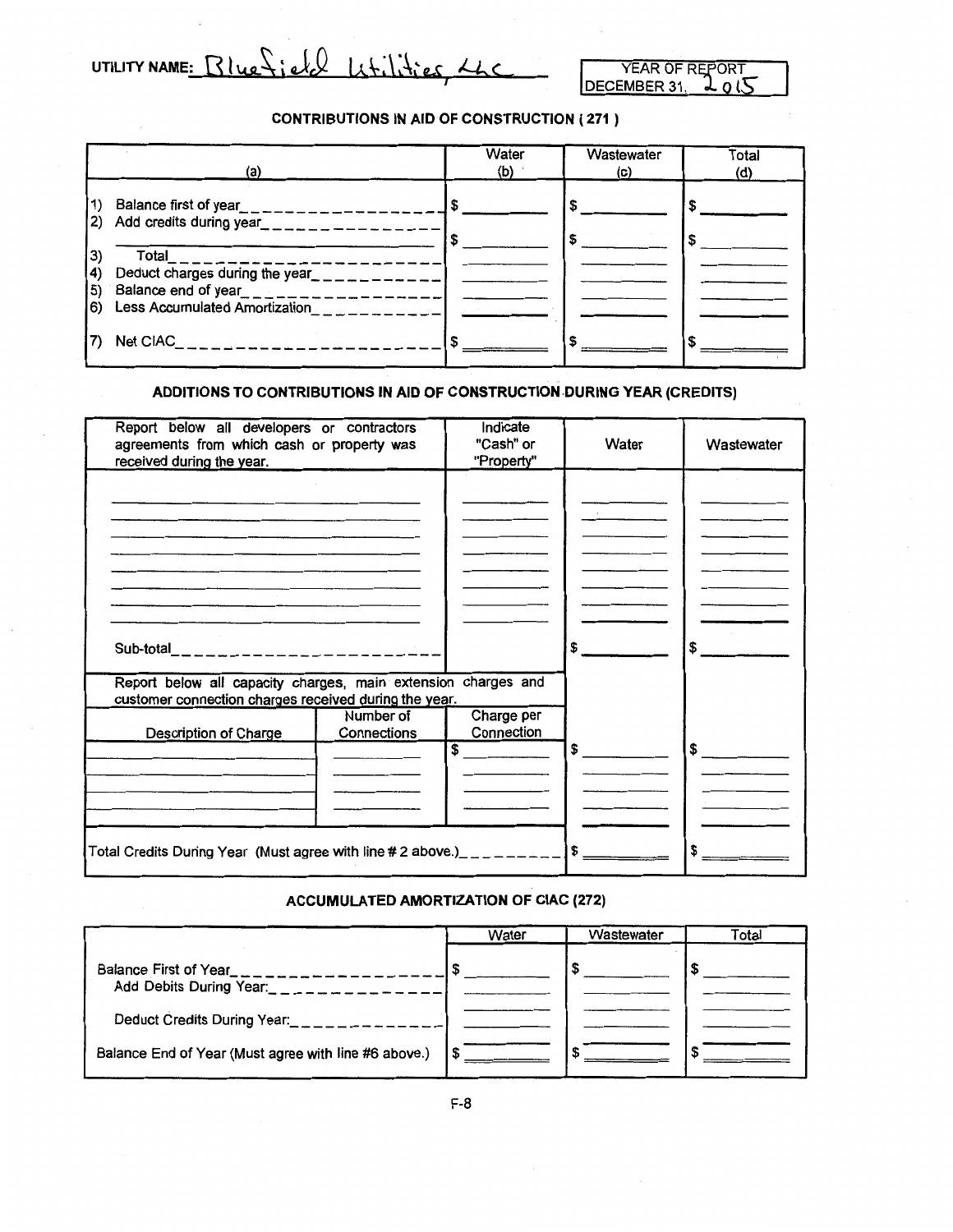\*\* COMPLETION OF SCHEDULE REQUIRED ONLY IF AFUDC WAS CHARGED DURING YEAR \*\*

UTILITY NAME:  $Blue$ ; ell  $U$   $U$   $H$ ;  $H$ ; es  $L$ 

YEAR OF REPORT  $DECEMBER 31, 2015$ 

#### SCHEDULE"A"

#### SCHEDULE OF COST OF CAPITAL USED FOR AFUDC CALCULATION (1)

| <b>Class of Capital</b><br>(a) | Dollar<br>Amount<br>(b) | Percentage<br>оf<br>Capital<br>(c) | Actual<br>Cost<br>Rates<br>(d) | Weighted<br>Cost<br>[cxd]<br>(e) |
|--------------------------------|-------------------------|------------------------------------|--------------------------------|----------------------------------|
| <b>Common Equity</b>           | \$                      | %                                  | %                              | %                                |
| <b>Preferred Stock</b>         |                         | %                                  | %                              | %                                |
| Long Term Debt                 |                         | %                                  | %                              | %                                |
| <b>Customer Deposits</b>       |                         | %                                  | %                              | %                                |
| Tax Credits - Zero Cost        |                         | %                                  | 0.00 %                         | %                                |
| Tax Credits - Weighted Cost    |                         | %                                  | %                              | %                                |
| Deferred Income Taxes          |                         | %                                  | %                              | %                                |
| Other (Explain)                |                         | %                                  | %                              | %                                |
| Total                          | \$                      | 100.00 %                           |                                | %                                |

(1) Must be calculated using the same methodology used to calculate AFUDC rate approved by the Commission.

#### APPROVED AFUDC RATE

| Current Commission approved AFUDC rate:       |  |
|-----------------------------------------------|--|
| Commission Order Number approving AFUDC rate: |  |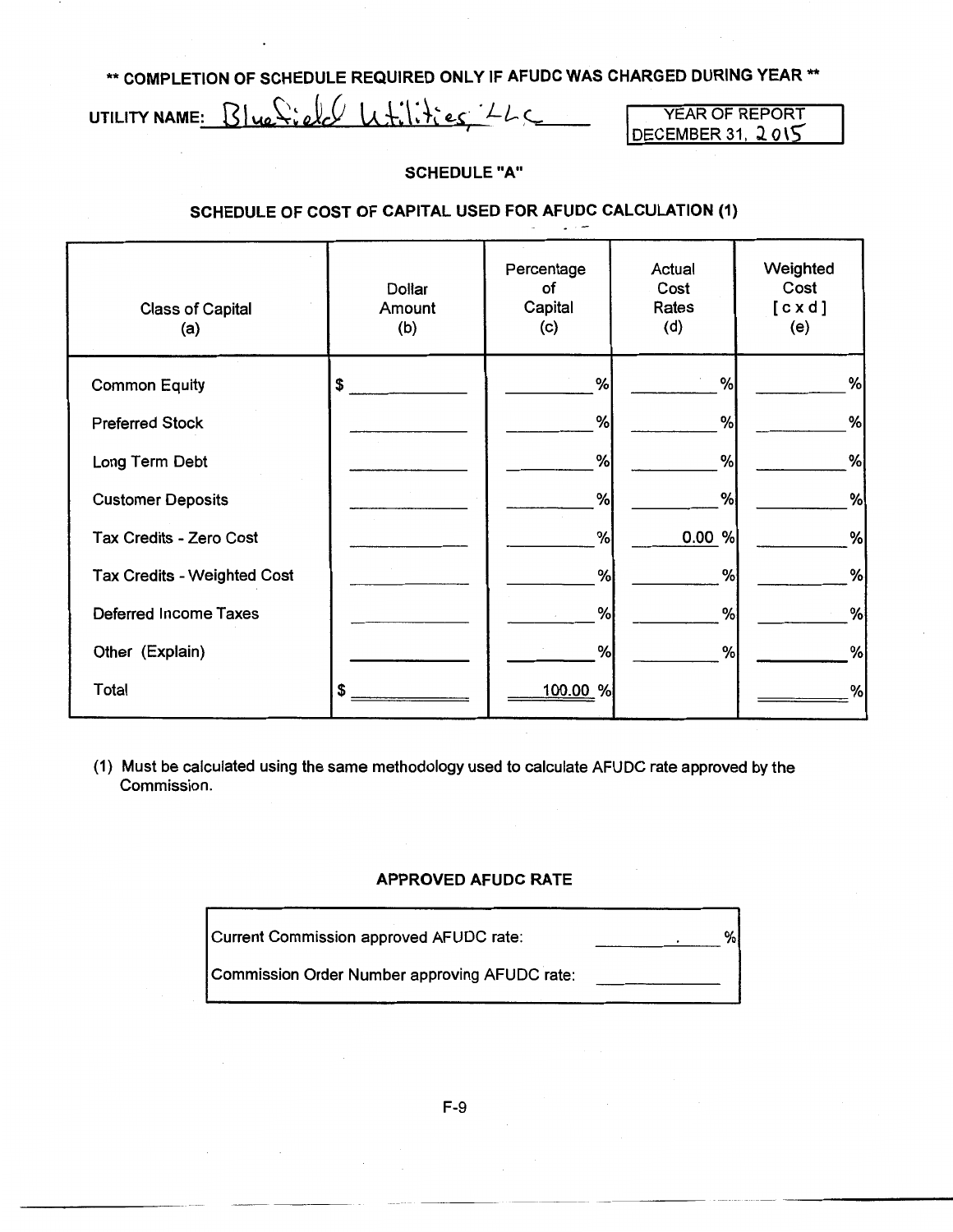\*\* COMPLETION OF SCHEDULE REQUIRED ONLY IF AFUDC WAS CHARGED DURING YEAR \*\*

UTILITY NAME:  $Blue$   $$iell$   $$Li$   $~Li$   $~Li$   $~Li$ 

 $DECEMBER 31, 2015$ 

#### SCHEDULE"B"

#### SCHEDULE OF CAPITAL STRUCTURE ADJUSTMENTS

| Class of Capital<br>(a)                                                                                                                                                                                                             | Per<br><b>Book</b><br><b>Balance</b><br>(b) | Non-utility<br>Adjustments<br>(c) | Non-juris.<br>Adjustments<br>(d) | Other $(1)$<br>Adjustments<br>(e) | Capital<br><b>Structure</b><br>Used for<br><b>AFUDC</b><br>Calculation<br>(f) |
|-------------------------------------------------------------------------------------------------------------------------------------------------------------------------------------------------------------------------------------|---------------------------------------------|-----------------------------------|----------------------------------|-----------------------------------|-------------------------------------------------------------------------------|
| <b>Common Equity</b><br><b>Preferred Stock</b><br>Long Term Debt<br><b>Customer Deposits</b><br><b>Tax Credits-Zero Cost</b><br><b>Tax Credits-Weighted</b><br>Cost of Capital<br>Deferred Income Taxes<br>Other (Explain)<br>Total | \$<br>S                                     | S                                 | \$                               | \$<br>\$                          | \$<br>\$                                                                      |

#### (1) Explain below all adjustments made in Column (e):

| $\sim$ |  |
|--------|--|
|        |  |
|        |  |
|        |  |
|        |  |
|        |  |
|        |  |
|        |  |
|        |  |
|        |  |
|        |  |
|        |  |
|        |  |
|        |  |
|        |  |
|        |  |
|        |  |
|        |  |
|        |  |
|        |  |
|        |  |
|        |  |
|        |  |
|        |  |
|        |  |
| $\sim$ |  |
|        |  |
|        |  |
|        |  |
|        |  |
|        |  |
|        |  |
|        |  |
|        |  |
|        |  |

F-10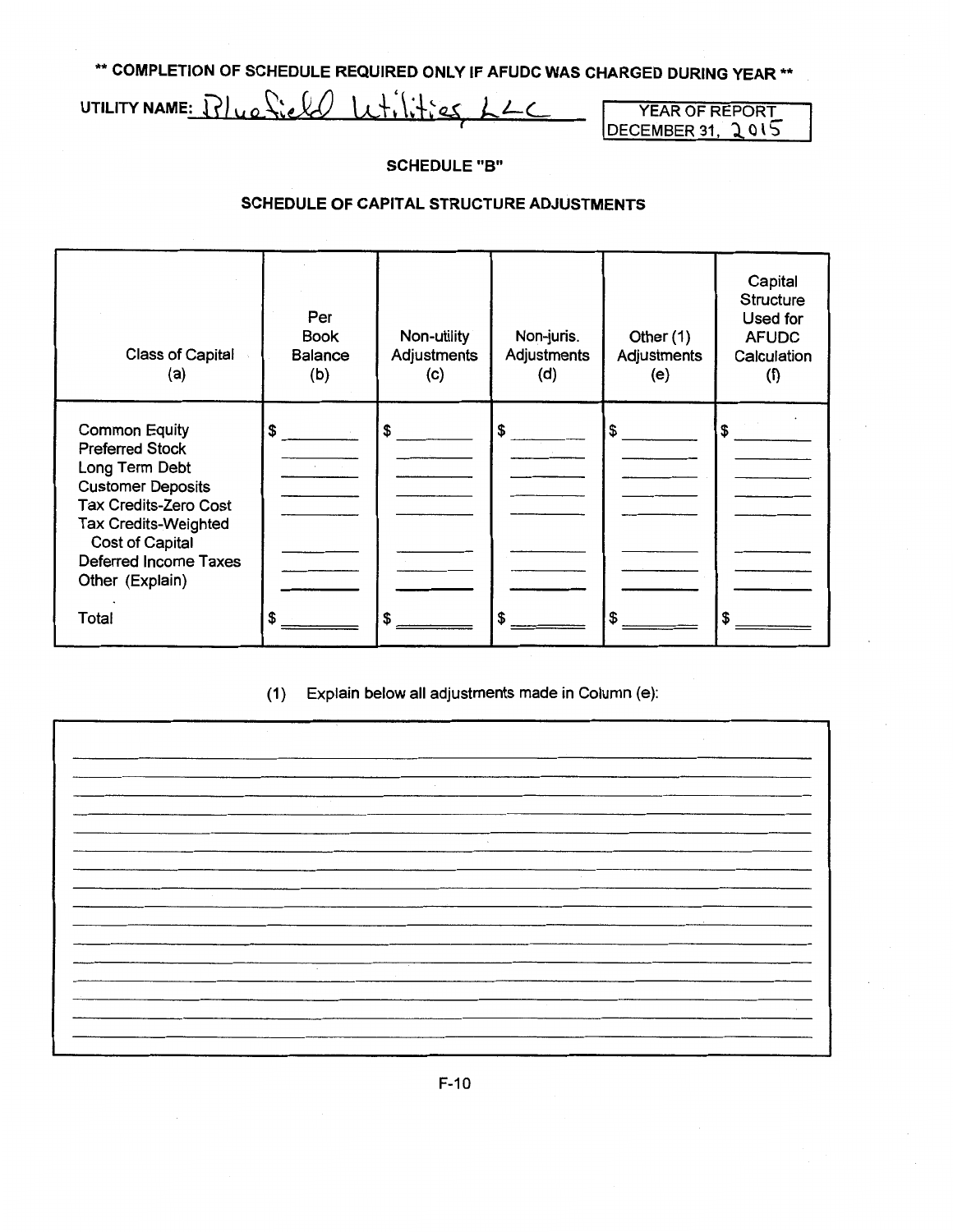# WATER OPERATING SECTION

----------- ---- - -- - - -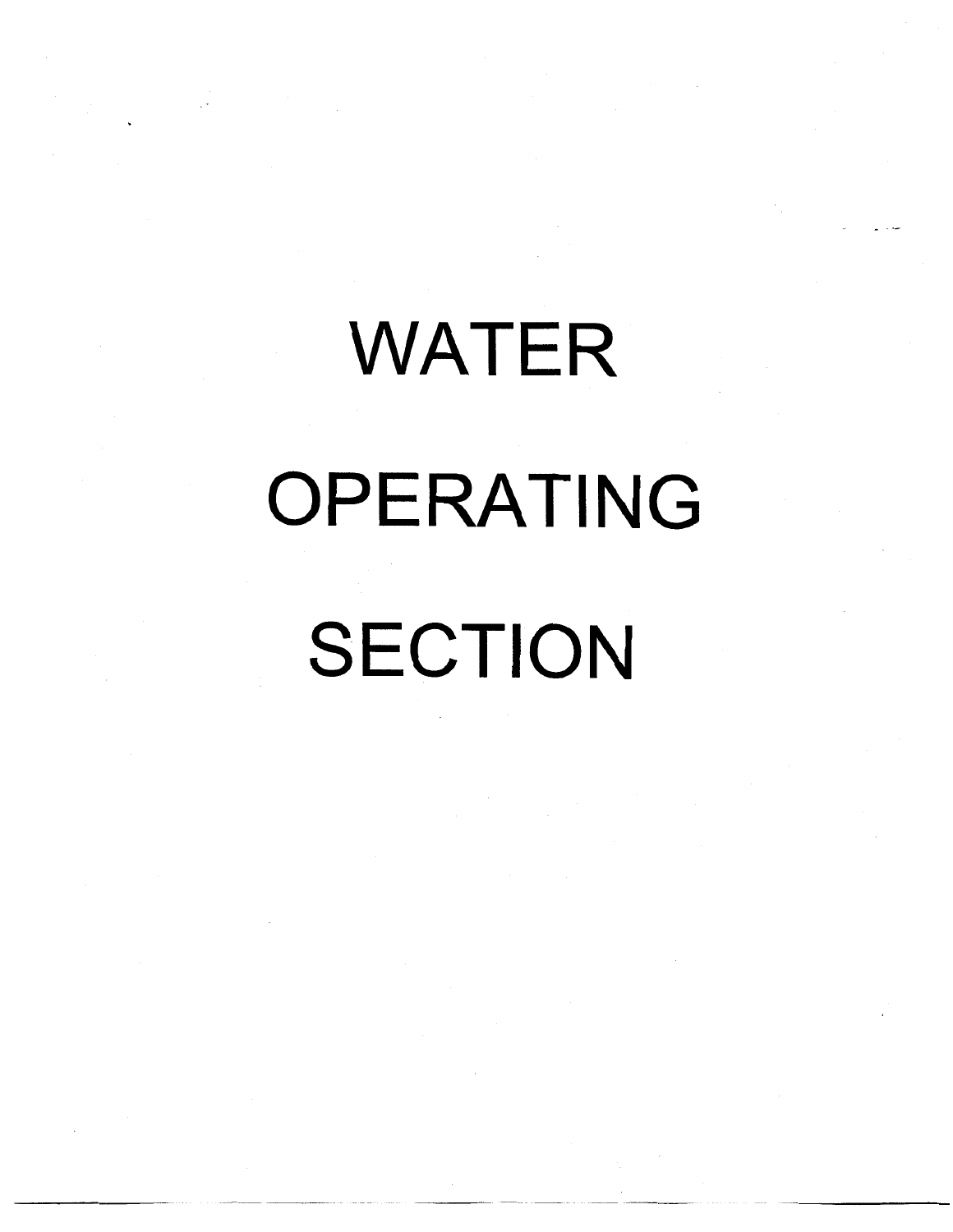UTILITY NAME: Blue field Wtilities, LLC

#### **WATER UTILITY PLANT ACCOUNTS**

| Acct.<br>No.<br>(a) | <b>Account Name</b><br>$-$ (b) $-$                                 | <b>Previous</b><br>. Year<br>(c) | <b>Additions</b><br>(d) | Retirements<br>(e)                                                                                                                                                                                                                                                                                                                                                                                                   | Current<br>Year<br>(f)        |
|---------------------|--------------------------------------------------------------------|----------------------------------|-------------------------|----------------------------------------------------------------------------------------------------------------------------------------------------------------------------------------------------------------------------------------------------------------------------------------------------------------------------------------------------------------------------------------------------------------------|-------------------------------|
| 301                 | Organization____________                                           |                                  | $\frac{1}{\sqrt{2}}$    | $$\overbrace{\hspace{2.5cm}}$                                                                                                                                                                                                                                                                                                                                                                                        | $$\overbrace{\hspace{2.5cm}}$ |
| 302                 | Franchises______________  ________                                 |                                  |                         |                                                                                                                                                                                                                                                                                                                                                                                                                      |                               |
| 303                 | Land and Land Rights______                                         |                                  |                         |                                                                                                                                                                                                                                                                                                                                                                                                                      |                               |
| 304                 | Structures and Improvements_1                                      | and the state of                 |                         |                                                                                                                                                                                                                                                                                                                                                                                                                      |                               |
| 305                 | Collecting and Impounding                                          |                                  |                         |                                                                                                                                                                                                                                                                                                                                                                                                                      |                               |
|                     | Reservoirs___________                                              |                                  |                         |                                                                                                                                                                                                                                                                                                                                                                                                                      |                               |
| 306                 | Lake, River and Other                                              |                                  |                         |                                                                                                                                                                                                                                                                                                                                                                                                                      |                               |
|                     | $Intakes$ <sub>-----------</sub>                                   |                                  |                         |                                                                                                                                                                                                                                                                                                                                                                                                                      |                               |
| 307                 | Wells and Springs_________                                         |                                  |                         |                                                                                                                                                                                                                                                                                                                                                                                                                      |                               |
| 308                 | Infiltration Galleries and                                         |                                  |                         |                                                                                                                                                                                                                                                                                                                                                                                                                      |                               |
|                     | $Tunnels$ <sub>----------</sub>                                    | $\frac{1}{2}$                    |                         |                                                                                                                                                                                                                                                                                                                                                                                                                      |                               |
| 309                 | Supply Mains_ $\frac{1}{2}$ = = = = = =                            |                                  |                         |                                                                                                                                                                                                                                                                                                                                                                                                                      |                               |
| 310                 | Power Generation Equipment_ _                                      |                                  |                         |                                                                                                                                                                                                                                                                                                                                                                                                                      |                               |
| 311                 | Pumping Equipment_______                                           |                                  |                         |                                                                                                                                                                                                                                                                                                                                                                                                                      |                               |
| 320                 | Water Treatment Equipment                                          |                                  |                         |                                                                                                                                                                                                                                                                                                                                                                                                                      |                               |
| 330                 | Distribution Reservoirs and<br>Standpipes <sub>2</sub> _ _ _ _ _ _ |                                  |                         |                                                                                                                                                                                                                                                                                                                                                                                                                      |                               |
| 331                 | <b>Transmission and Distribution</b>                               |                                  |                         |                                                                                                                                                                                                                                                                                                                                                                                                                      |                               |
| 333                 | $Lines$ _ _ _ _ _ _ _ _ _ _ _ _ _ _ _                              |                                  |                         |                                                                                                                                                                                                                                                                                                                                                                                                                      |                               |
| 334                 | Services______________<br>Meters and Meter                         |                                  |                         |                                                                                                                                                                                                                                                                                                                                                                                                                      |                               |
|                     | $Installations$ <sub>2</sub> $x = - - - - - -$                     |                                  |                         |                                                                                                                                                                                                                                                                                                                                                                                                                      |                               |
| 335                 | Hydrants______________                                             |                                  |                         |                                                                                                                                                                                                                                                                                                                                                                                                                      |                               |
| 336                 | Backflow Prevention Devices_1                                      |                                  |                         |                                                                                                                                                                                                                                                                                                                                                                                                                      |                               |
| 339                 | Other Plant and                                                    |                                  |                         |                                                                                                                                                                                                                                                                                                                                                                                                                      |                               |
|                     | Miscellaneous Equipment__ _ _                                      |                                  |                         |                                                                                                                                                                                                                                                                                                                                                                                                                      |                               |
| 340                 | <b>Office Furniture and</b>                                        |                                  |                         |                                                                                                                                                                                                                                                                                                                                                                                                                      |                               |
|                     | Equipment                                                          |                                  |                         |                                                                                                                                                                                                                                                                                                                                                                                                                      |                               |
| 341                 | Transportation Equipment_ _ _ _                                    |                                  |                         |                                                                                                                                                                                                                                                                                                                                                                                                                      |                               |
| 342                 | Stores Equipment__                                                 |                                  |                         |                                                                                                                                                                                                                                                                                                                                                                                                                      |                               |
| 343                 | Tools, Shop and Garage                                             |                                  |                         |                                                                                                                                                                                                                                                                                                                                                                                                                      |                               |
|                     | Equipment_ $-$                                                     |                                  |                         |                                                                                                                                                                                                                                                                                                                                                                                                                      |                               |
| 344                 | Equipment___________<br>Laboratory Equipment______                 |                                  |                         |                                                                                                                                                                                                                                                                                                                                                                                                                      |                               |
| 345                 | Power Operated Equipment_ $\Box$                                   |                                  |                         |                                                                                                                                                                                                                                                                                                                                                                                                                      |                               |
| 346                 | Communication Equipment_ _ _                                       |                                  |                         |                                                                                                                                                                                                                                                                                                                                                                                                                      |                               |
| 347                 | Miscellaneous Equipment_ $\_$                                      |                                  |                         |                                                                                                                                                                                                                                                                                                                                                                                                                      |                               |
| 348                 | Other Tangible Plant_______                                        |                                  |                         |                                                                                                                                                                                                                                                                                                                                                                                                                      |                               |
|                     | Total Water Plant_________                                         | $\frac{1}{2}$                    | $\frac{1}{2}$           | $\frac{1}{\sqrt{1-\frac{1}{2}}\sqrt{1-\frac{1}{2}}\sqrt{1-\frac{1}{2}}\sqrt{1-\frac{1}{2}}\sqrt{1-\frac{1}{2}}\sqrt{1-\frac{1}{2}}\sqrt{1-\frac{1}{2}}\sqrt{1-\frac{1}{2}}\sqrt{1-\frac{1}{2}}\sqrt{1-\frac{1}{2}}\sqrt{1-\frac{1}{2}}\sqrt{1-\frac{1}{2}}\sqrt{1-\frac{1}{2}}\sqrt{1-\frac{1}{2}}\sqrt{1-\frac{1}{2}}\sqrt{1-\frac{1}{2}}\sqrt{1-\frac{1}{2}}\sqrt{1-\frac{1}{2}}\sqrt{1-\frac{1}{2}}\sqrt{1-\frac$ | $\frac{1}{2}$                 |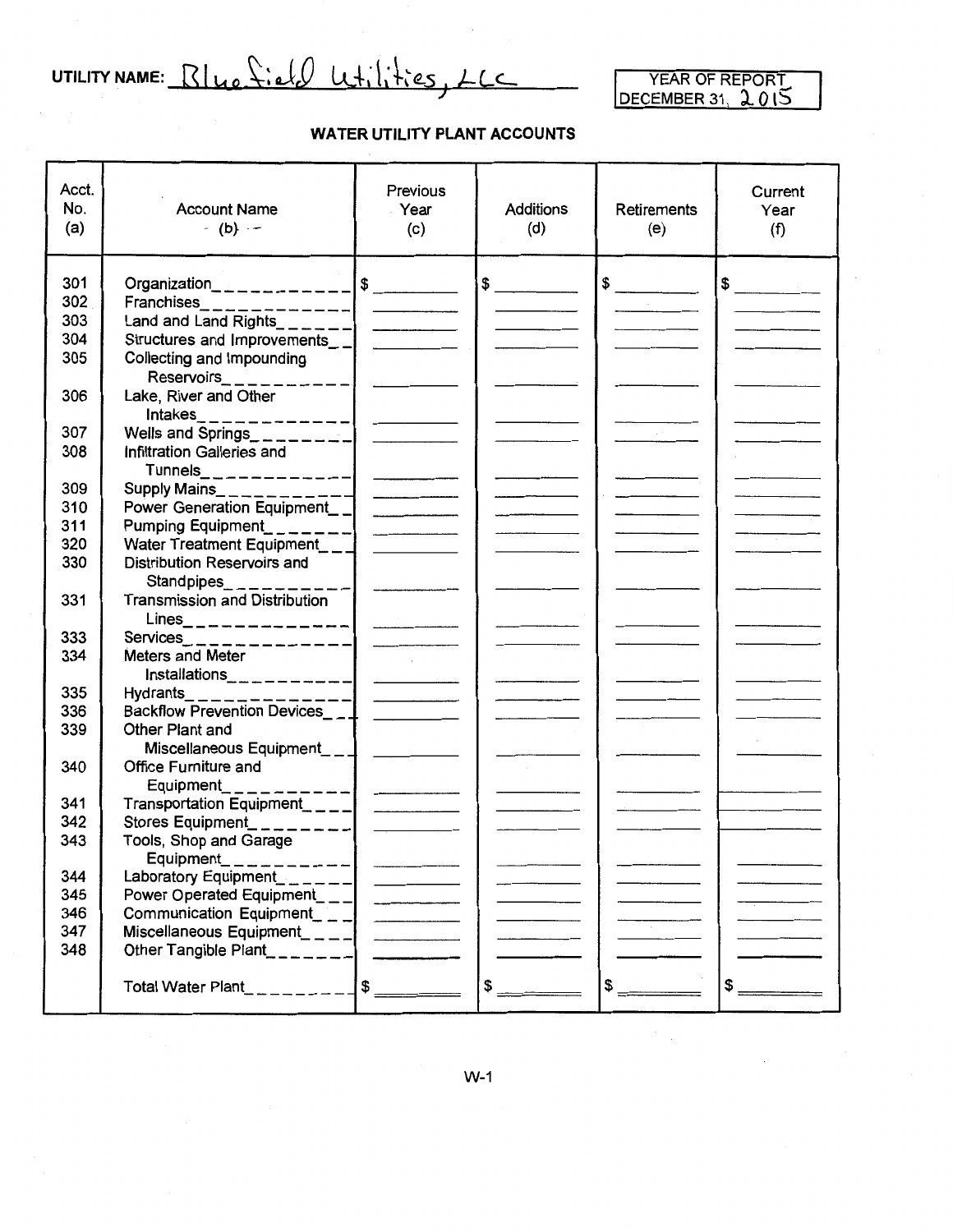UTILITY NAME:  $Blue$   $file$   $L$   $L$   $L$   $L$   $L$   $L$   $L$   $L$   $L$ 

#### ANALYSIS OF ACCUMULATED DEPRECIATION BY PRIMARY ACCOUNT· WATER

| End of Year<br>Balance<br>Rate<br>Life in<br>in<br>Acct.<br>$(f-g+h=i)$<br>Credits<br><b>Debits</b><br><b>Previous Year</b><br>Applied<br>Years<br>Percent<br>Account<br>No.<br>(i)<br>(h)<br>(g)<br>(f)<br>(e)<br>(d)<br>(c)<br>(b)<br>(a)<br>\$<br>$%$ \$<br>l \$<br>Structures and Improvements_ $\_$<br>304<br>Collecting and Impounding<br>305<br>%<br>%l<br>Reservoirs____________<br>$\begin{tabular}{lcccccc} \multicolumn{2}{c }{\textbf{1} & \textbf{2} & \textbf{3} & \textbf{4} & \textbf{5} & \textbf{5} & \textbf{6} & \textbf{6} & \textbf{7} & \textbf{8} & \textbf{8} & \textbf{9} & \textbf{10} & \textbf{10} & \textbf{10} & \textbf{10} & \textbf{10} & \textbf{10} & \textbf{10} & \textbf{10} & \textbf{10} & \textbf{10} & \textbf{10} & \textbf{10} & \textbf{10} & \textbf{10} & \textbf{$<br>%<br>%<br>Lake, River and Other Intakes_ $\Box$<br>306<br>%<br>%<br>307<br>Wells and Springs<br>Infiltration Galleries &<br>308<br>%<br>% <br>Tunnels<br>%<br>%<br>309<br>%<br>%<br>Power Generating Equipment_ _ <br>310<br>and the control<br>%<br>%<br>311<br>Pumping Equipment<br>%<br>%<br>Water Treatment Equipment___<br>320<br>330<br><b>Distribution Reservoirs &amp;</b><br>% <br>%<br>Standpipes<br>__________  _____<br>%l<br>%<br>331<br>%<br>%<br>333<br>Services<br>$\overline{\phantom{a}}$<br>%<br>%<br>Meter & Meter Installations <sub>----</sub><br>334<br>%<br>%<br>Hydrants<br>335<br>%<br>$\mathcal{A}$<br>Backflow Prevention Devices ___<br>336<br>Other Plant and Miscellaneous<br>339<br>%<br>%l<br>Equipment<br>. _ _ _ _ _ _ _ _ _ <br>340<br>Office Furniture and<br>%<br>%<br>Equipment_<br>Equipment____________<br>Transportation Equipment_____<br>%<br>%<br>341<br>$\mathbf{a}$<br>$\frac{9}{6}$<br>342<br>Stores Equipment<br>343<br>Tools, Shop and Garage<br>%<br>%<br>Equipment<br>%<br>%<br>Laboratory Equipment_______<br>344<br>$\frac{1}{2}$<br>%<br>%<br>345<br>Power Operated Equipment_ $\Box$<br>%<br>%<br>Communication Equipment____ <br>346<br>%<br>%<br>Miscellaneous Equipment_____ <br>347<br>%<br>%<br>Other Tangible Plant<br>348 |  | Average | Average |       | Accumulated  |  | Accum. Depr.<br>Balance |
|-----------------------------------------------------------------------------------------------------------------------------------------------------------------------------------------------------------------------------------------------------------------------------------------------------------------------------------------------------------------------------------------------------------------------------------------------------------------------------------------------------------------------------------------------------------------------------------------------------------------------------------------------------------------------------------------------------------------------------------------------------------------------------------------------------------------------------------------------------------------------------------------------------------------------------------------------------------------------------------------------------------------------------------------------------------------------------------------------------------------------------------------------------------------------------------------------------------------------------------------------------------------------------------------------------------------------------------------------------------------------------------------------------------------------------------------------------------------------------------------------------------------------------------------------------------------------------------------------------------------------------------------------------------------------------------------------------------------------------------------------------------------------------------------------------------------------------------------------------------------------------------------------------------------------------------------------------------------------------------------------------------------------------------------------------------------------------------------------------------------|--|---------|---------|-------|--------------|--|-------------------------|
|                                                                                                                                                                                                                                                                                                                                                                                                                                                                                                                                                                                                                                                                                                                                                                                                                                                                                                                                                                                                                                                                                                                                                                                                                                                                                                                                                                                                                                                                                                                                                                                                                                                                                                                                                                                                                                                                                                                                                                                                                                                                                                                 |  | Service | Salvage | Depr. | Depreciation |  |                         |
|                                                                                                                                                                                                                                                                                                                                                                                                                                                                                                                                                                                                                                                                                                                                                                                                                                                                                                                                                                                                                                                                                                                                                                                                                                                                                                                                                                                                                                                                                                                                                                                                                                                                                                                                                                                                                                                                                                                                                                                                                                                                                                                 |  |         |         |       |              |  |                         |
|                                                                                                                                                                                                                                                                                                                                                                                                                                                                                                                                                                                                                                                                                                                                                                                                                                                                                                                                                                                                                                                                                                                                                                                                                                                                                                                                                                                                                                                                                                                                                                                                                                                                                                                                                                                                                                                                                                                                                                                                                                                                                                                 |  |         |         |       |              |  |                         |
|                                                                                                                                                                                                                                                                                                                                                                                                                                                                                                                                                                                                                                                                                                                                                                                                                                                                                                                                                                                                                                                                                                                                                                                                                                                                                                                                                                                                                                                                                                                                                                                                                                                                                                                                                                                                                                                                                                                                                                                                                                                                                                                 |  |         |         |       |              |  |                         |
|                                                                                                                                                                                                                                                                                                                                                                                                                                                                                                                                                                                                                                                                                                                                                                                                                                                                                                                                                                                                                                                                                                                                                                                                                                                                                                                                                                                                                                                                                                                                                                                                                                                                                                                                                                                                                                                                                                                                                                                                                                                                                                                 |  |         |         |       |              |  |                         |
|                                                                                                                                                                                                                                                                                                                                                                                                                                                                                                                                                                                                                                                                                                                                                                                                                                                                                                                                                                                                                                                                                                                                                                                                                                                                                                                                                                                                                                                                                                                                                                                                                                                                                                                                                                                                                                                                                                                                                                                                                                                                                                                 |  |         |         |       |              |  |                         |
|                                                                                                                                                                                                                                                                                                                                                                                                                                                                                                                                                                                                                                                                                                                                                                                                                                                                                                                                                                                                                                                                                                                                                                                                                                                                                                                                                                                                                                                                                                                                                                                                                                                                                                                                                                                                                                                                                                                                                                                                                                                                                                                 |  |         |         |       |              |  |                         |
|                                                                                                                                                                                                                                                                                                                                                                                                                                                                                                                                                                                                                                                                                                                                                                                                                                                                                                                                                                                                                                                                                                                                                                                                                                                                                                                                                                                                                                                                                                                                                                                                                                                                                                                                                                                                                                                                                                                                                                                                                                                                                                                 |  |         |         |       |              |  |                         |
|                                                                                                                                                                                                                                                                                                                                                                                                                                                                                                                                                                                                                                                                                                                                                                                                                                                                                                                                                                                                                                                                                                                                                                                                                                                                                                                                                                                                                                                                                                                                                                                                                                                                                                                                                                                                                                                                                                                                                                                                                                                                                                                 |  |         |         |       |              |  |                         |
|                                                                                                                                                                                                                                                                                                                                                                                                                                                                                                                                                                                                                                                                                                                                                                                                                                                                                                                                                                                                                                                                                                                                                                                                                                                                                                                                                                                                                                                                                                                                                                                                                                                                                                                                                                                                                                                                                                                                                                                                                                                                                                                 |  |         |         |       |              |  |                         |
|                                                                                                                                                                                                                                                                                                                                                                                                                                                                                                                                                                                                                                                                                                                                                                                                                                                                                                                                                                                                                                                                                                                                                                                                                                                                                                                                                                                                                                                                                                                                                                                                                                                                                                                                                                                                                                                                                                                                                                                                                                                                                                                 |  |         |         |       |              |  |                         |
|                                                                                                                                                                                                                                                                                                                                                                                                                                                                                                                                                                                                                                                                                                                                                                                                                                                                                                                                                                                                                                                                                                                                                                                                                                                                                                                                                                                                                                                                                                                                                                                                                                                                                                                                                                                                                                                                                                                                                                                                                                                                                                                 |  |         |         |       |              |  |                         |
|                                                                                                                                                                                                                                                                                                                                                                                                                                                                                                                                                                                                                                                                                                                                                                                                                                                                                                                                                                                                                                                                                                                                                                                                                                                                                                                                                                                                                                                                                                                                                                                                                                                                                                                                                                                                                                                                                                                                                                                                                                                                                                                 |  |         |         |       |              |  |                         |
|                                                                                                                                                                                                                                                                                                                                                                                                                                                                                                                                                                                                                                                                                                                                                                                                                                                                                                                                                                                                                                                                                                                                                                                                                                                                                                                                                                                                                                                                                                                                                                                                                                                                                                                                                                                                                                                                                                                                                                                                                                                                                                                 |  |         |         |       |              |  |                         |
|                                                                                                                                                                                                                                                                                                                                                                                                                                                                                                                                                                                                                                                                                                                                                                                                                                                                                                                                                                                                                                                                                                                                                                                                                                                                                                                                                                                                                                                                                                                                                                                                                                                                                                                                                                                                                                                                                                                                                                                                                                                                                                                 |  |         |         |       |              |  |                         |
|                                                                                                                                                                                                                                                                                                                                                                                                                                                                                                                                                                                                                                                                                                                                                                                                                                                                                                                                                                                                                                                                                                                                                                                                                                                                                                                                                                                                                                                                                                                                                                                                                                                                                                                                                                                                                                                                                                                                                                                                                                                                                                                 |  |         |         |       |              |  |                         |
|                                                                                                                                                                                                                                                                                                                                                                                                                                                                                                                                                                                                                                                                                                                                                                                                                                                                                                                                                                                                                                                                                                                                                                                                                                                                                                                                                                                                                                                                                                                                                                                                                                                                                                                                                                                                                                                                                                                                                                                                                                                                                                                 |  |         |         |       |              |  |                         |
|                                                                                                                                                                                                                                                                                                                                                                                                                                                                                                                                                                                                                                                                                                                                                                                                                                                                                                                                                                                                                                                                                                                                                                                                                                                                                                                                                                                                                                                                                                                                                                                                                                                                                                                                                                                                                                                                                                                                                                                                                                                                                                                 |  |         |         |       |              |  |                         |
|                                                                                                                                                                                                                                                                                                                                                                                                                                                                                                                                                                                                                                                                                                                                                                                                                                                                                                                                                                                                                                                                                                                                                                                                                                                                                                                                                                                                                                                                                                                                                                                                                                                                                                                                                                                                                                                                                                                                                                                                                                                                                                                 |  |         |         |       |              |  |                         |
|                                                                                                                                                                                                                                                                                                                                                                                                                                                                                                                                                                                                                                                                                                                                                                                                                                                                                                                                                                                                                                                                                                                                                                                                                                                                                                                                                                                                                                                                                                                                                                                                                                                                                                                                                                                                                                                                                                                                                                                                                                                                                                                 |  |         |         |       |              |  |                         |
|                                                                                                                                                                                                                                                                                                                                                                                                                                                                                                                                                                                                                                                                                                                                                                                                                                                                                                                                                                                                                                                                                                                                                                                                                                                                                                                                                                                                                                                                                                                                                                                                                                                                                                                                                                                                                                                                                                                                                                                                                                                                                                                 |  |         |         |       |              |  |                         |
|                                                                                                                                                                                                                                                                                                                                                                                                                                                                                                                                                                                                                                                                                                                                                                                                                                                                                                                                                                                                                                                                                                                                                                                                                                                                                                                                                                                                                                                                                                                                                                                                                                                                                                                                                                                                                                                                                                                                                                                                                                                                                                                 |  |         |         |       |              |  |                         |
|                                                                                                                                                                                                                                                                                                                                                                                                                                                                                                                                                                                                                                                                                                                                                                                                                                                                                                                                                                                                                                                                                                                                                                                                                                                                                                                                                                                                                                                                                                                                                                                                                                                                                                                                                                                                                                                                                                                                                                                                                                                                                                                 |  |         |         |       |              |  |                         |
|                                                                                                                                                                                                                                                                                                                                                                                                                                                                                                                                                                                                                                                                                                                                                                                                                                                                                                                                                                                                                                                                                                                                                                                                                                                                                                                                                                                                                                                                                                                                                                                                                                                                                                                                                                                                                                                                                                                                                                                                                                                                                                                 |  |         |         |       |              |  |                         |
|                                                                                                                                                                                                                                                                                                                                                                                                                                                                                                                                                                                                                                                                                                                                                                                                                                                                                                                                                                                                                                                                                                                                                                                                                                                                                                                                                                                                                                                                                                                                                                                                                                                                                                                                                                                                                                                                                                                                                                                                                                                                                                                 |  |         |         |       |              |  |                         |
|                                                                                                                                                                                                                                                                                                                                                                                                                                                                                                                                                                                                                                                                                                                                                                                                                                                                                                                                                                                                                                                                                                                                                                                                                                                                                                                                                                                                                                                                                                                                                                                                                                                                                                                                                                                                                                                                                                                                                                                                                                                                                                                 |  |         |         |       |              |  |                         |
|                                                                                                                                                                                                                                                                                                                                                                                                                                                                                                                                                                                                                                                                                                                                                                                                                                                                                                                                                                                                                                                                                                                                                                                                                                                                                                                                                                                                                                                                                                                                                                                                                                                                                                                                                                                                                                                                                                                                                                                                                                                                                                                 |  |         |         |       |              |  |                         |
|                                                                                                                                                                                                                                                                                                                                                                                                                                                                                                                                                                                                                                                                                                                                                                                                                                                                                                                                                                                                                                                                                                                                                                                                                                                                                                                                                                                                                                                                                                                                                                                                                                                                                                                                                                                                                                                                                                                                                                                                                                                                                                                 |  |         |         |       |              |  |                         |
|                                                                                                                                                                                                                                                                                                                                                                                                                                                                                                                                                                                                                                                                                                                                                                                                                                                                                                                                                                                                                                                                                                                                                                                                                                                                                                                                                                                                                                                                                                                                                                                                                                                                                                                                                                                                                                                                                                                                                                                                                                                                                                                 |  |         |         |       |              |  |                         |
|                                                                                                                                                                                                                                                                                                                                                                                                                                                                                                                                                                                                                                                                                                                                                                                                                                                                                                                                                                                                                                                                                                                                                                                                                                                                                                                                                                                                                                                                                                                                                                                                                                                                                                                                                                                                                                                                                                                                                                                                                                                                                                                 |  |         |         |       |              |  |                         |
|                                                                                                                                                                                                                                                                                                                                                                                                                                                                                                                                                                                                                                                                                                                                                                                                                                                                                                                                                                                                                                                                                                                                                                                                                                                                                                                                                                                                                                                                                                                                                                                                                                                                                                                                                                                                                                                                                                                                                                                                                                                                                                                 |  |         |         |       |              |  |                         |
|                                                                                                                                                                                                                                                                                                                                                                                                                                                                                                                                                                                                                                                                                                                                                                                                                                                                                                                                                                                                                                                                                                                                                                                                                                                                                                                                                                                                                                                                                                                                                                                                                                                                                                                                                                                                                                                                                                                                                                                                                                                                                                                 |  |         |         |       |              |  |                         |
|                                                                                                                                                                                                                                                                                                                                                                                                                                                                                                                                                                                                                                                                                                                                                                                                                                                                                                                                                                                                                                                                                                                                                                                                                                                                                                                                                                                                                                                                                                                                                                                                                                                                                                                                                                                                                                                                                                                                                                                                                                                                                                                 |  |         |         |       |              |  |                         |
|                                                                                                                                                                                                                                                                                                                                                                                                                                                                                                                                                                                                                                                                                                                                                                                                                                                                                                                                                                                                                                                                                                                                                                                                                                                                                                                                                                                                                                                                                                                                                                                                                                                                                                                                                                                                                                                                                                                                                                                                                                                                                                                 |  |         |         |       |              |  |                         |
|                                                                                                                                                                                                                                                                                                                                                                                                                                                                                                                                                                                                                                                                                                                                                                                                                                                                                                                                                                                                                                                                                                                                                                                                                                                                                                                                                                                                                                                                                                                                                                                                                                                                                                                                                                                                                                                                                                                                                                                                                                                                                                                 |  |         |         |       |              |  |                         |
|                                                                                                                                                                                                                                                                                                                                                                                                                                                                                                                                                                                                                                                                                                                                                                                                                                                                                                                                                                                                                                                                                                                                                                                                                                                                                                                                                                                                                                                                                                                                                                                                                                                                                                                                                                                                                                                                                                                                                                                                                                                                                                                 |  |         |         |       |              |  |                         |
|                                                                                                                                                                                                                                                                                                                                                                                                                                                                                                                                                                                                                                                                                                                                                                                                                                                                                                                                                                                                                                                                                                                                                                                                                                                                                                                                                                                                                                                                                                                                                                                                                                                                                                                                                                                                                                                                                                                                                                                                                                                                                                                 |  |         |         |       |              |  |                         |
| \$<br>  \$<br>Totals $\qquad \qquad \qquad \qquad \qquad \qquad \qquad$                                                                                                                                                                                                                                                                                                                                                                                                                                                                                                                                                                                                                                                                                                                                                                                                                                                                                                                                                                                                                                                                                                                                                                                                                                                                                                                                                                                                                                                                                                                                                                                                                                                                                                                                                                                                                                                                                                                                                                                                                                         |  |         |         |       |              |  |                         |
|                                                                                                                                                                                                                                                                                                                                                                                                                                                                                                                                                                                                                                                                                                                                                                                                                                                                                                                                                                                                                                                                                                                                                                                                                                                                                                                                                                                                                                                                                                                                                                                                                                                                                                                                                                                                                                                                                                                                                                                                                                                                                                                 |  |         |         |       |              |  |                         |

This amount should tie to Sheet F-5.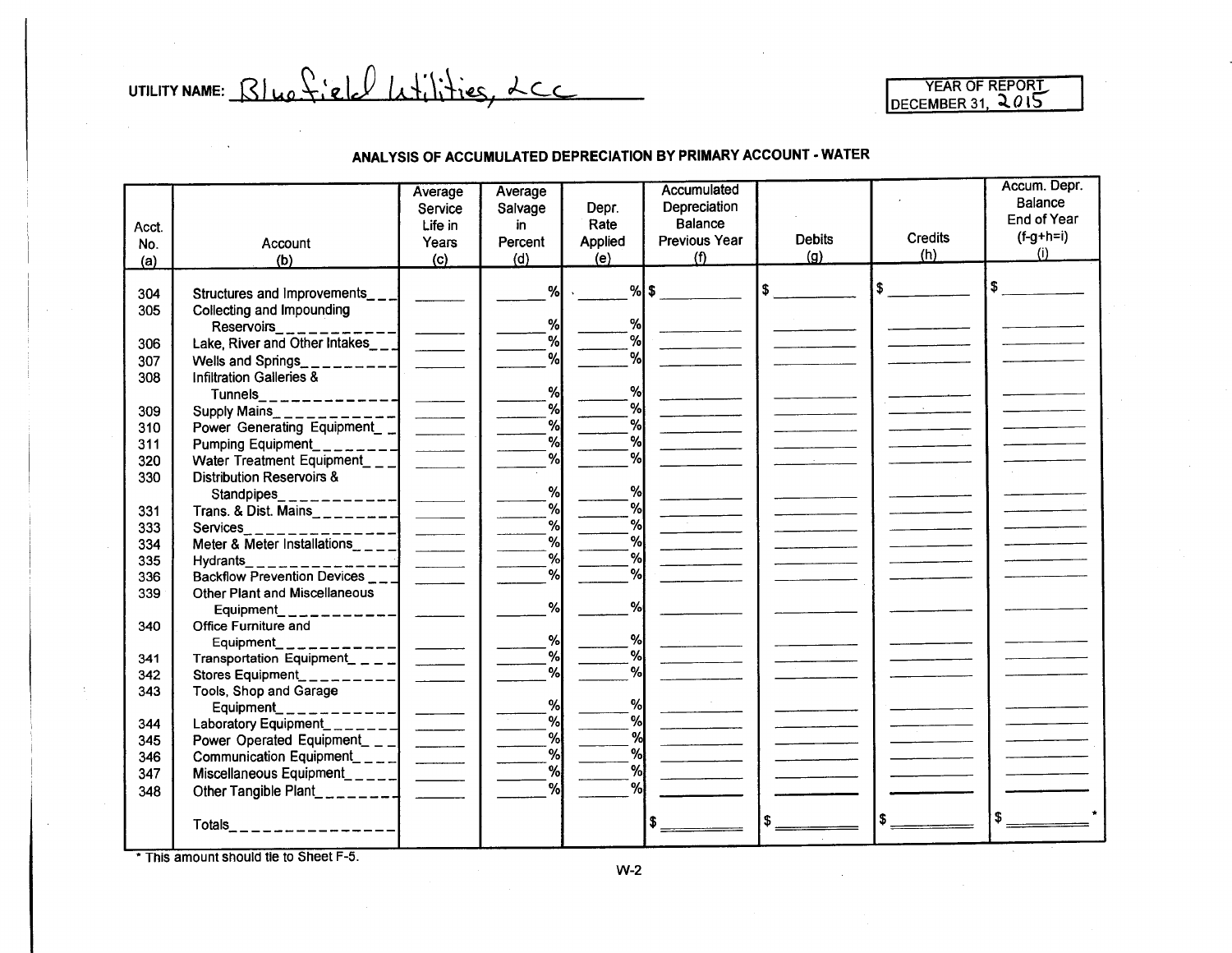UTILITY NAME: Blue field Wtilities Lec

#### **WATER OPERATION AND MAINTENANCE EXPENSE**

| Acct. |                                                                                 |                  |
|-------|---------------------------------------------------------------------------------|------------------|
| No.   | <b>Account Name</b>                                                             | Amount           |
|       |                                                                                 |                  |
| 601   | Salaries and Wages - Employees<br>---------------                               | $  \mathfrak{s}$ |
| 603   | Salaries and Wages - Officers, Directors, and Majority Stockholders____________ |                  |
| 604   |                                                                                 |                  |
| 610   |                                                                                 |                  |
| 615   |                                                                                 |                  |
| 616   |                                                                                 |                  |
| 618   |                                                                                 |                  |
| 620   |                                                                                 |                  |
| 630   | <b>Contractual Services:</b>                                                    |                  |
|       |                                                                                 |                  |
|       |                                                                                 |                  |
|       |                                                                                 |                  |
|       |                                                                                 |                  |
| 640   |                                                                                 |                  |
| 650   |                                                                                 |                  |
| 655   | Insurance Expense___________________________<br>---------------                 |                  |
| 665   | Regulatory Commission Expenses (Amortized Rate Case Expense)_____________       |                  |
| 670   |                                                                                 |                  |
| 675   |                                                                                 |                  |
|       |                                                                                 |                  |
|       |                                                                                 | $1$ s $-$        |
|       | * This amount should tie to Sheet F-3.                                          |                  |

#### **WATER CUSTOMERS**

|                            |          |            | <b>Number of Active Customers</b> |         | <b>Total Number of</b> |
|----------------------------|----------|------------|-----------------------------------|---------|------------------------|
|                            | Type of  | Equivalent | Start                             | End     | Meter Equivalents      |
| Description                | Meter ** | Factor     | of Year                           | of Year | $(c \times e)$         |
| (a)                        | (b)      | (c)        | (d)                               | (e)     | (f)                    |
| <b>Residential Service</b> |          |            |                                   |         |                        |
| 5/8"                       | D        | 1.0        |                                   |         |                        |
| 3/4"                       | D        | 1.5        |                                   |         |                        |
| 1"                         | D        | 2.5        |                                   |         |                        |
| 11/2"                      | D,T      | 5.0        |                                   |         |                        |
| <b>General Service</b>     |          |            |                                   |         |                        |
| 5/8"                       | D        | 1.0        |                                   |         |                        |
| 3/4"                       | D        | 1.5        |                                   |         |                        |
| 1"                         | D        | 2.5        |                                   |         |                        |
| 11/2"                      | D,T      | 5.0        |                                   |         |                        |
| 2"                         | D, C, T  | 8.0        |                                   |         |                        |
| 3"                         | D        | 15.0       |                                   |         |                        |
| 3"                         | C        | 16.0       |                                   |         |                        |
| 3"                         |          | 17.5       |                                   |         |                        |
|                            |          |            |                                   |         |                        |
| <b>Unmetered Customers</b> |          |            |                                   |         |                        |
| Other (Specify)            |          |            |                                   |         |                        |
|                            |          |            |                                   |         |                        |
| $*$<br>$D = Displacement$  |          |            |                                   |         |                        |
| $C =$ Compound             |          | Total      |                                   |         |                        |
| $T =$ Turbine              |          |            |                                   |         |                        |
|                            |          |            |                                   |         |                        |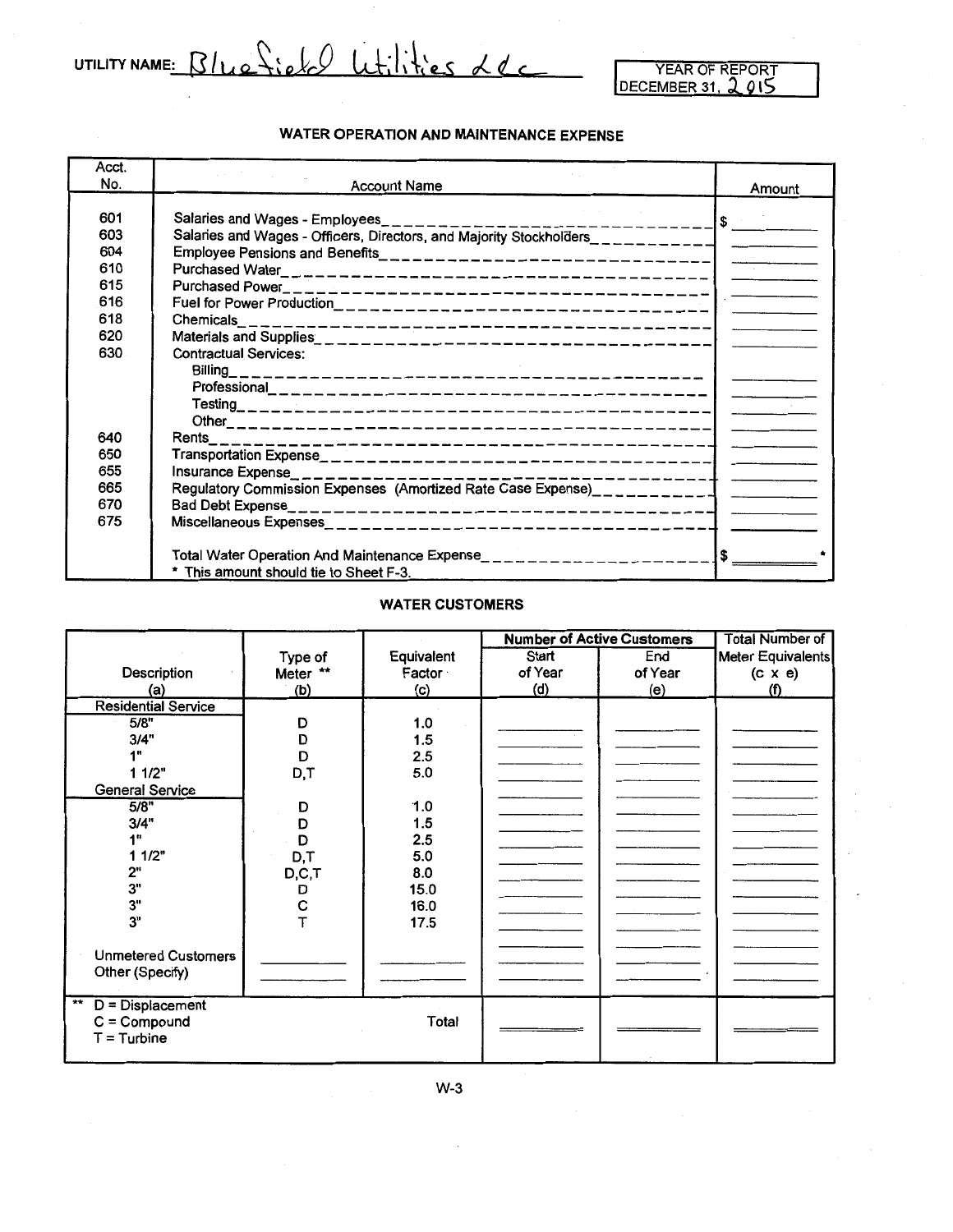#### UTILITY NAME:

Blue Sield Letilities, LLC

YEAR OF REPORT DECEMBER 31, 2015

#### SYSTEM NAME:

#### PUMPING AND PURCHASED WATER STATISTICS

| (a)                                                                                                                                                                                                                                       | Water<br>Purchased<br>For Resale<br>(Omit 000's)<br>(b)                  | Finished<br><b>Water From</b><br><b>Wells</b><br>(Omit 000's)<br>(c) | Recorded<br><b>Accounted For</b><br>Loss Through<br>Line Flushing<br>Etc.<br>(Omit 000's)<br>(d) | <b>Total Water</b><br>Pumped And<br>Purchased<br>(Omit 000's)<br>$[(b)+(c)-(d)]$<br>(e) | <b>Water Sold</b><br>To<br><b>Customers</b><br>(Omit 000's)<br>(f) |  |  |
|-------------------------------------------------------------------------------------------------------------------------------------------------------------------------------------------------------------------------------------------|--------------------------------------------------------------------------|----------------------------------------------------------------------|--------------------------------------------------------------------------------------------------|-----------------------------------------------------------------------------------------|--------------------------------------------------------------------|--|--|
| $\text{February}\_\_\_\_\_\_--\_\_\_\_\_\_$<br>March<br>$------$<br>$June$ _ _ _ _ _ _ _ _ _ _ _ _ _ _ _<br>August_ _ _ _ _ _ _ _ _  <br>September _ _ _ _ _ _   ___________<br>December<br>Total for Year <sub><math>m = -1</math></sub> | $\overline{\phantom{a}}$<br><u> 1990 - John Barn Barnson, margaret e</u> |                                                                      |                                                                                                  |                                                                                         |                                                                    |  |  |
| If water is purchased for resale, indicate the following:<br>Point of delivery__________                                                                                                                                                  |                                                                          |                                                                      |                                                                                                  |                                                                                         |                                                                    |  |  |
| If water is sold to other water utilities for redistribution, list names of such utilities below:                                                                                                                                         |                                                                          |                                                                      |                                                                                                  |                                                                                         |                                                                    |  |  |

#### MAINS (FEET)

| Kind of Pipe                         | <b>Diameter</b><br>оf<br>Pipe | First of<br>Year | Added | Removed<br>or<br>Abandoned | End<br>оf<br>Year |
|--------------------------------------|-------------------------------|------------------|-------|----------------------------|-------------------|
| (PVC, Cast Iron, Coated Steel, etc.) |                               |                  |       |                            |                   |
|                                      |                               |                  |       |                            |                   |
|                                      |                               |                  |       |                            |                   |
|                                      |                               |                  |       |                            |                   |
|                                      |                               |                  |       |                            |                   |
|                                      |                               |                  |       |                            |                   |
|                                      |                               |                  |       |                            |                   |
|                                      |                               |                  |       |                            |                   |
|                                      |                               |                  |       |                            |                   |
|                                      |                               |                  |       |                            |                   |

W-4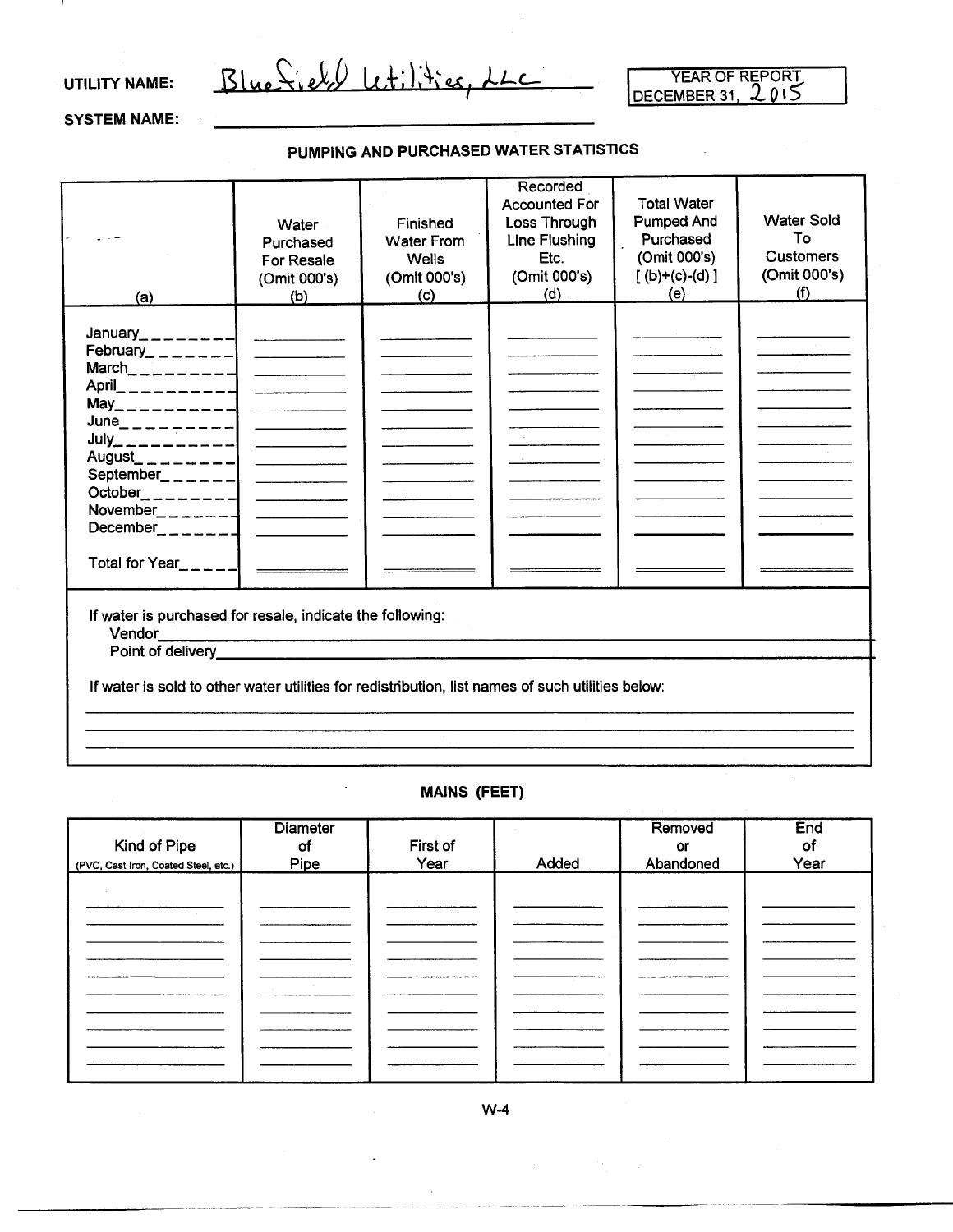UTILITY NAME:  $B|_{\text{Me}}$   $S_i$ ell  $|_{\text{U}}$   $\downarrow$ ;  $|_{\text{V}}$   $\downarrow$ ;  $222$ 

SYSTEM NAME:

#### WELLS AND WELL PUMPS

| (a)                                                                                                                     | (b) | (C) | (d) | (e) |  |
|-------------------------------------------------------------------------------------------------------------------------|-----|-----|-----|-----|--|
| <b>Year Constructed</b><br><b>Types of Well Construction</b><br>and Casing_ $-$ -----                                   |     |     |     |     |  |
| Depth of Wells__________<br>Diameters of Wells______ <br>Pump - GPM_ _ _ _ _ _ _ _ _<br>Motor - $HP_$ _ _ _ _ _ _ _ _ _ |     |     |     |     |  |
| Motor Type $\cdot$ _ _ _ _ _ _ _ _ _ _<br>Yields of Wells in GPD____ <br>Auxiliary Power<br>$       -$                  |     |     |     |     |  |
| * Submersible, centrifugal, etc.                                                                                        |     |     |     |     |  |

#### **RESERVOIRS**

| 'a                                                                             | (C) | (e) |
|--------------------------------------------------------------------------------|-----|-----|
| Description (steel, concrete)<br>Capacity of Tank<br><b>Ground or Elevated</b> |     |     |

#### HIGH SERVICE PUMPING

| (a)                                                                                                                                                                                                                                 | (b) | (c) | (d) | (e) |
|-------------------------------------------------------------------------------------------------------------------------------------------------------------------------------------------------------------------------------------|-----|-----|-----|-----|
| <b>Motors</b><br>Manufacturer <sub>_<math>=-</math></sub> _ _ _ _ _<br>$Type$ <sub>_</sub> _____________<br>Rated Horsepower_ _ _ _ _ _                                                                                             |     |     |     |     |
| Pumps<br>Manufacturer<br>$\_\_$<br>$Type$ <sub>---------</sub><br>Capacity in $GPM_{\_ \_ \_ \_ \_ \_ \_ \_ \_ \_ \_ \_ \_ \_ \_ \_ \_$<br><b>Average Number of Hours</b><br>Operated Per Day_____ <br>Auxiliary Power<br>$      -$ |     |     |     |     |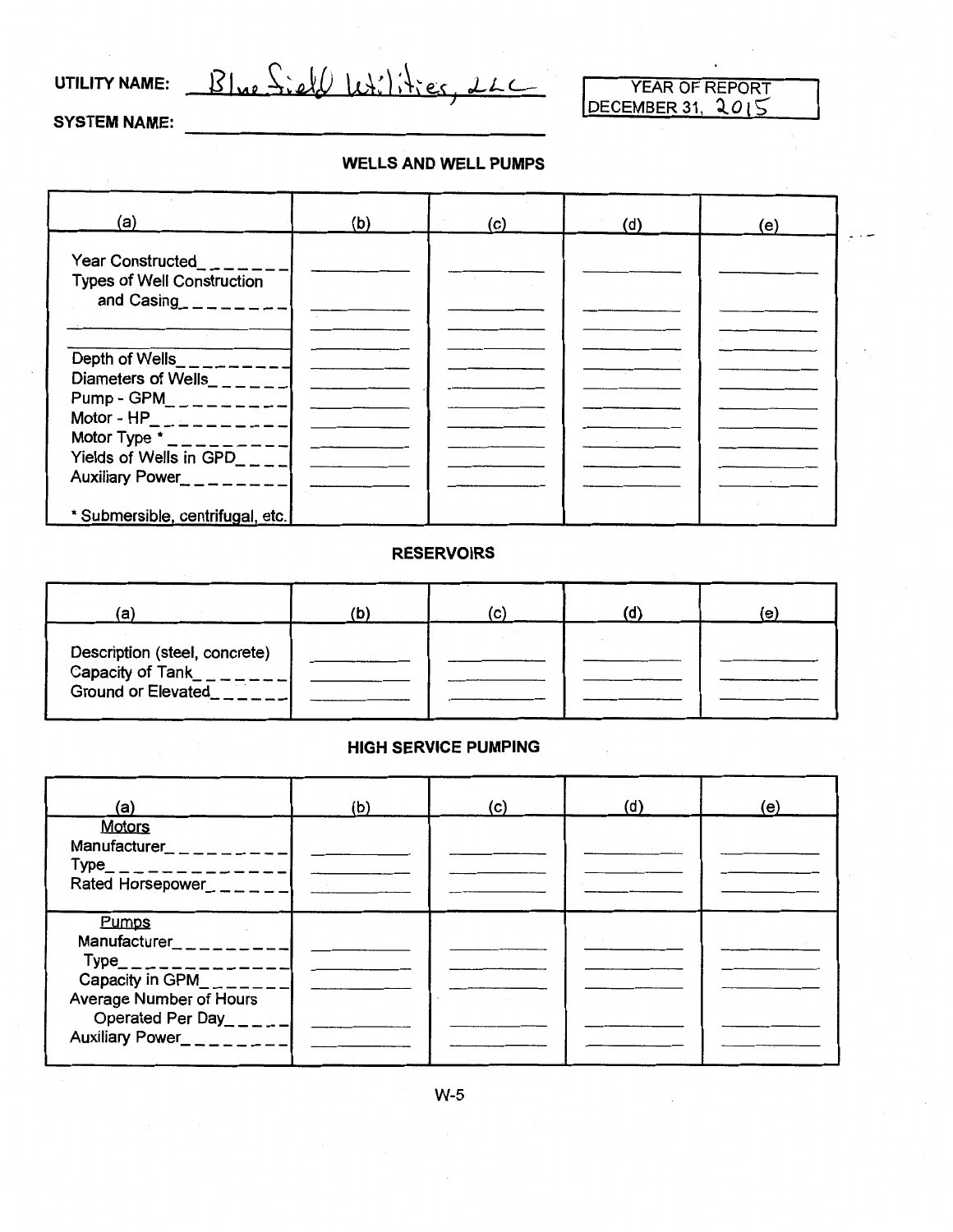UTILITY NAME: Bue Siell Wilities, LLC

YEAR OF REPORT DECEMBER 31, **人o** 

#### SOURCE OF SUPPLY

| List for each source of supply (Ground, Surface, Purchased Water etc.) |  |  |  |  |  |  |
|------------------------------------------------------------------------|--|--|--|--|--|--|
| Permitted Gals. per day __ _<br>Type of Source                         |  |  |  |  |  |  |

#### WATER TREATMENT FACILITIES

| List for each Water Treatment Facility:                                                                                                                                                                                                                                                                                                                    |  |  |
|------------------------------------------------------------------------------------------------------------------------------------------------------------------------------------------------------------------------------------------------------------------------------------------------------------------------------------------------------------|--|--|
| $Type$ <sub>------------</sub><br>Make_ _ _ _ _ _ _ _ _ _ _ _ _<br>Permitted Capacity (GPD)_ _ <br>High service pumping<br>Gallons per minute____ <br>Reverse Osmosis<br>Lime Treatment                                                                                                                                                                    |  |  |
| Unit Rating $\frac{1}{2}$ $\frac{1}{2}$ $\frac{1}{2}$ $\frac{1}{2}$ $\frac{1}{2}$ $\frac{1}{2}$ $\frac{1}{2}$ $\frac{1}{2}$ $\frac{1}{2}$ $\frac{1}{2}$ $\frac{1}{2}$ $\frac{1}{2}$ $\frac{1}{2}$ $\frac{1}{2}$ $\frac{1}{2}$ $\frac{1}{2}$ $\frac{1}{2}$ $\frac{1}{2}$ $\frac{1}{2}$ $\frac{1}{2}$ $\frac{1}{2}$<br><b>Filtration</b><br>Pressure Sq. Ft. |  |  |
| Gravity GPD/Sq.Ft.<br><b>Disinfection</b><br>Chlorinator_ _ _ _ _ _ _                                                                                                                                                                                                                                                                                      |  |  |
| Ozone_ _ _ _ _ _ _ _ _ _ _  <br>Auxiliary Power_ _ _ _ _ _ _                                                                                                                                                                                                                                                                                               |  |  |
|                                                                                                                                                                                                                                                                                                                                                            |  |  |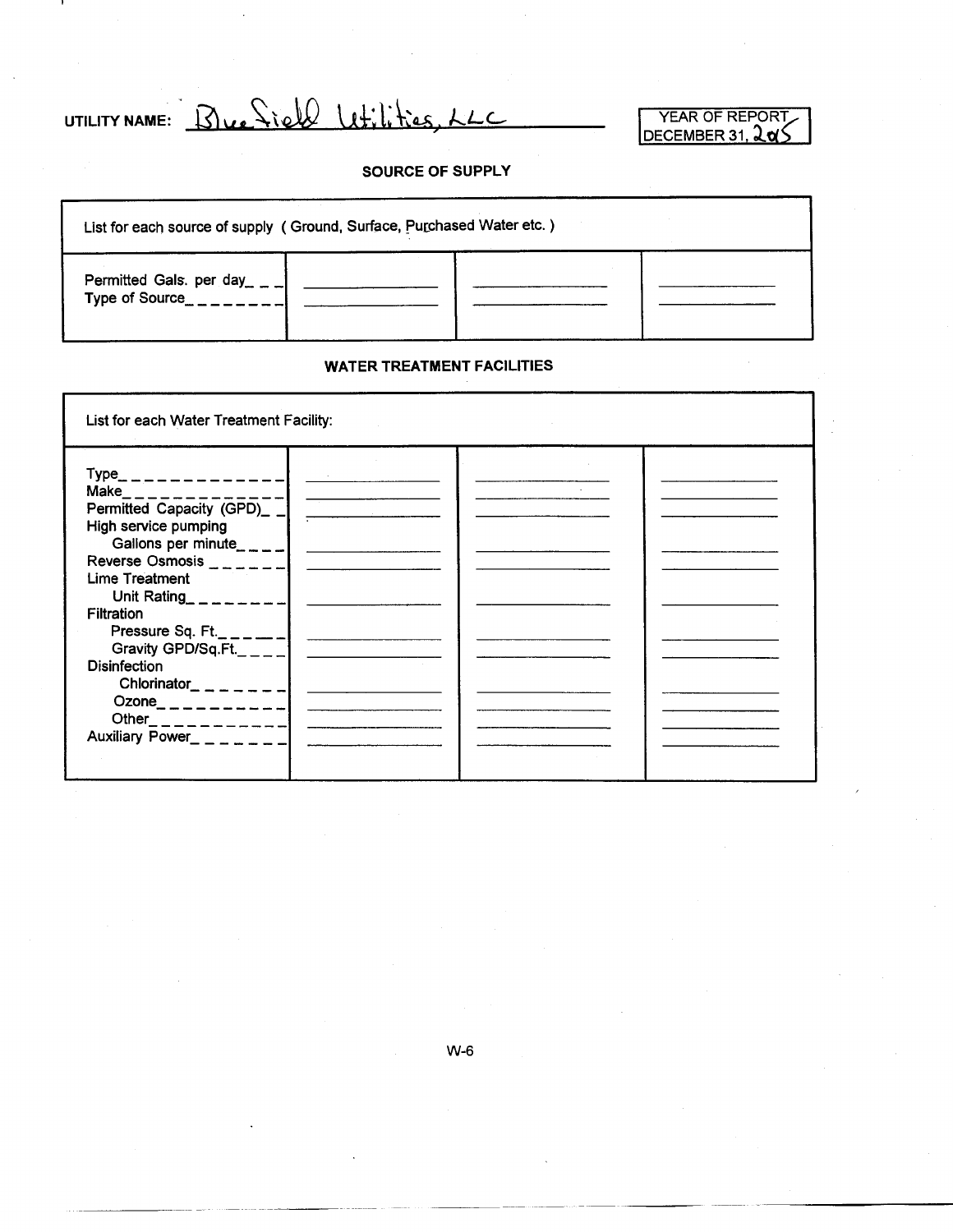UTILITY NAME:  $B|_{\mathcal{U}e}\mathcal{L}_{\mathcal{U}}\ell_{\mathcal{U}}(1+i)$ 

YEAR OF REPORT<br>DECEMBER 31, 2015

SYSTEM NAME:

ò,

#### GENERAL WATER SYSTEM INFORMATION

| Furnish information below for each system. A separate page should be supplied where necessary.                                                                                                                                                                                                                                                                      |
|---------------------------------------------------------------------------------------------------------------------------------------------------------------------------------------------------------------------------------------------------------------------------------------------------------------------------------------------------------------------|
|                                                                                                                                                                                                                                                                                                                                                                     |
| 2. Maximum number of ERCs * which can be served. _______________________________                                                                                                                                                                                                                                                                                    |
|                                                                                                                                                                                                                                                                                                                                                                     |
|                                                                                                                                                                                                                                                                                                                                                                     |
|                                                                                                                                                                                                                                                                                                                                                                     |
|                                                                                                                                                                                                                                                                                                                                                                     |
| 7. Attach a description of the fire fighting facilities.                                                                                                                                                                                                                                                                                                            |
| 8. Describe any plans and estimated completion dates for any enlargements or improvements of this system.                                                                                                                                                                                                                                                           |
|                                                                                                                                                                                                                                                                                                                                                                     |
|                                                                                                                                                                                                                                                                                                                                                                     |
| 9. When did the company last file a capacity analysis report with the DEP? ___________________________________                                                                                                                                                                                                                                                      |
| 10. If the present system does not meet the requirements of DEP rules, submit the following:                                                                                                                                                                                                                                                                        |
| a. Attach a description of the plant upgrade necessary to meet the DEP rules.                                                                                                                                                                                                                                                                                       |
|                                                                                                                                                                                                                                                                                                                                                                     |
|                                                                                                                                                                                                                                                                                                                                                                     |
| d. Attach plans for funding the required upgrading.                                                                                                                                                                                                                                                                                                                 |
|                                                                                                                                                                                                                                                                                                                                                                     |
|                                                                                                                                                                                                                                                                                                                                                                     |
| 12. Water Management District Consumptive Use Permit # __________________________                                                                                                                                                                                                                                                                                   |
| a. Is the system in compliance with the requirements of the CUP?                                                                                                                                                                                                                                                                                                    |
|                                                                                                                                                                                                                                                                                                                                                                     |
|                                                                                                                                                                                                                                                                                                                                                                     |
| *<br>An ERC is determined based on one of the following methods:<br>(a) If actual flow data are available from the preceding 12 months:<br>Divide the total annual single family residence (SFR) gallons sold by the average<br>number of SFR customers for the same period and divide the result by 365 days.<br>(b) If no historical flow data are available use: |
| ERC = (Total SFR gallons sold (omit 000)/365 days/350 gallons per day).                                                                                                                                                                                                                                                                                             |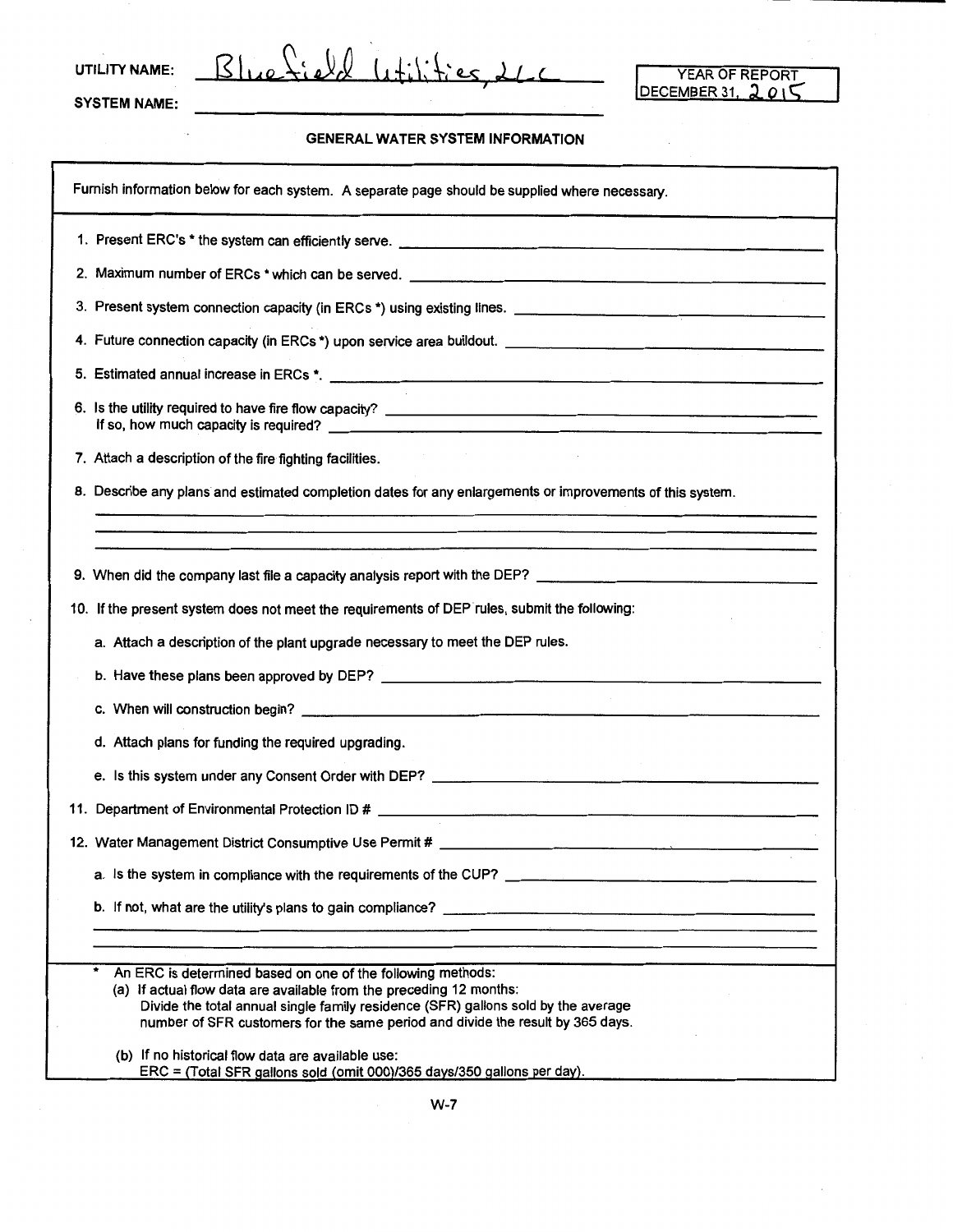# WASTEWATER OPERATING SECTION

-----~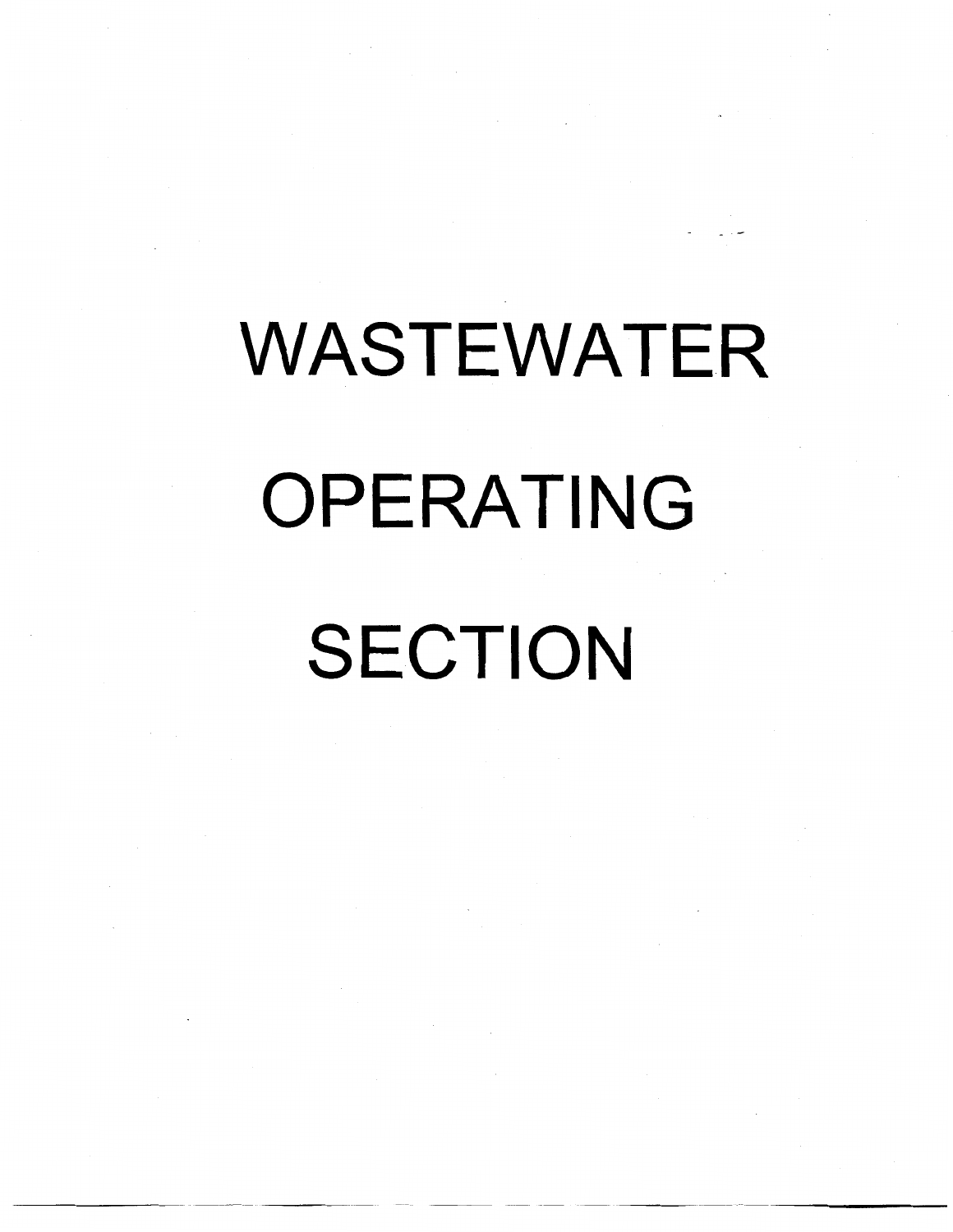UTILITY NAME: Bluefield Utilities, LLC

YEAR OF REPORT  $DECEMBER31,$ ,  $\sim$  015

#### **WASTEWATER UTILITY PLANT ACCOUNTS**

| Acct.<br>No.<br>(a)                                                       | <b>Account Name</b><br>(b)                                                                                                                                                                                                                                                                                         | <b>Previous</b><br>Year<br>(c)                                                                                                                                                                                                                                                                                                                                                                                                                                             | <b>Additions</b><br>(d) | <b>Retirements</b><br>(e) | Current<br>Year<br>(f) |
|---------------------------------------------------------------------------|--------------------------------------------------------------------------------------------------------------------------------------------------------------------------------------------------------------------------------------------------------------------------------------------------------------------|----------------------------------------------------------------------------------------------------------------------------------------------------------------------------------------------------------------------------------------------------------------------------------------------------------------------------------------------------------------------------------------------------------------------------------------------------------------------------|-------------------------|---------------------------|------------------------|
| 351<br>352<br>353<br>354<br>355<br>360<br>361<br>362<br>363<br>364<br>365 | Land and Land Rights_______ <br>Structures and Improvements__ <br>Power Generation Equipment _ _ <br>Collection Sewers - Force____ <br>Collection Sewers - Gravity_ _ _ <br>Special Collecting Structures__1<br>Services to Customers______<br>Flow Measuring Devices______<br>Flow Measuring Installations $\_\_$ |                                                                                                                                                                                                                                                                                                                                                                                                                                                                            | $\frac{1}{2}$           | $\frac{1}{2}$             | $\sim$                 |
| 370                                                                       | Receiving Wells_ _ _ _ _ _ _ _ _ _ _                                                                                                                                                                                                                                                                               |                                                                                                                                                                                                                                                                                                                                                                                                                                                                            |                         |                           |                        |
| 371<br>380                                                                | Pumping Equipment_______<br><b>Treatment and Disposal</b>                                                                                                                                                                                                                                                          |                                                                                                                                                                                                                                                                                                                                                                                                                                                                            |                         |                           |                        |
| 381<br>382<br>389                                                         | Equipment___________<br>Plant Sewers____________<br>Outfall Sewer Lines______<br>Other Plant and Miscellaneous<br>Equipment_________                                                                                                                                                                               | $\mathcal{L} = \mathcal{L} \times \mathcal{L}$ and $\mathcal{L} = \mathcal{L} \times \mathcal{L}$ and $\mathcal{L} = \mathcal{L} \times \mathcal{L}$                                                                                                                                                                                                                                                                                                                       |                         |                           |                        |
| 390                                                                       | <b>Office Furniture and</b><br>Equipment                                                                                                                                                                                                                                                                           |                                                                                                                                                                                                                                                                                                                                                                                                                                                                            |                         |                           |                        |
| 391<br>392<br>393                                                         | Transportation Equipment_ _ _ _  <br>Stores Equipment_________                                                                                                                                                                                                                                                     |                                                                                                                                                                                                                                                                                                                                                                                                                                                                            |                         |                           |                        |
|                                                                           | Tools, Shop and Garage<br>Equipment___________                                                                                                                                                                                                                                                                     |                                                                                                                                                                                                                                                                                                                                                                                                                                                                            |                         |                           |                        |
| 394                                                                       | Laboratory Equipment_______                                                                                                                                                                                                                                                                                        |                                                                                                                                                                                                                                                                                                                                                                                                                                                                            |                         |                           |                        |
| 395                                                                       | Power Operated Equipment___                                                                                                                                                                                                                                                                                        |                                                                                                                                                                                                                                                                                                                                                                                                                                                                            |                         |                           |                        |
| 396                                                                       | Communication Equipment_ _ _ $\Box$                                                                                                                                                                                                                                                                                | $\frac{1}{2} \left( \frac{1}{2} \right) \left( \frac{1}{2} \right) \left( \frac{1}{2} \right) \left( \frac{1}{2} \right) \left( \frac{1}{2} \right) \left( \frac{1}{2} \right) \left( \frac{1}{2} \right) \left( \frac{1}{2} \right) \left( \frac{1}{2} \right) \left( \frac{1}{2} \right) \left( \frac{1}{2} \right) \left( \frac{1}{2} \right) \left( \frac{1}{2} \right) \left( \frac{1}{2} \right) \left( \frac{1}{2} \right) \left( \frac{1}{2} \right) \left( \frac$ |                         |                           |                        |
| 397                                                                       | Miscellaneous Equipment____  __________                                                                                                                                                                                                                                                                            |                                                                                                                                                                                                                                                                                                                                                                                                                                                                            |                         |                           |                        |
| 398                                                                       | Other Tangible Plant________  ______                                                                                                                                                                                                                                                                               |                                                                                                                                                                                                                                                                                                                                                                                                                                                                            |                         |                           |                        |
|                                                                           | Total Wastewater Plant________ \$ _______                                                                                                                                                                                                                                                                          |                                                                                                                                                                                                                                                                                                                                                                                                                                                                            | \$                      |                           | $$ -$                  |

\* This amount should tie to sheet F-5.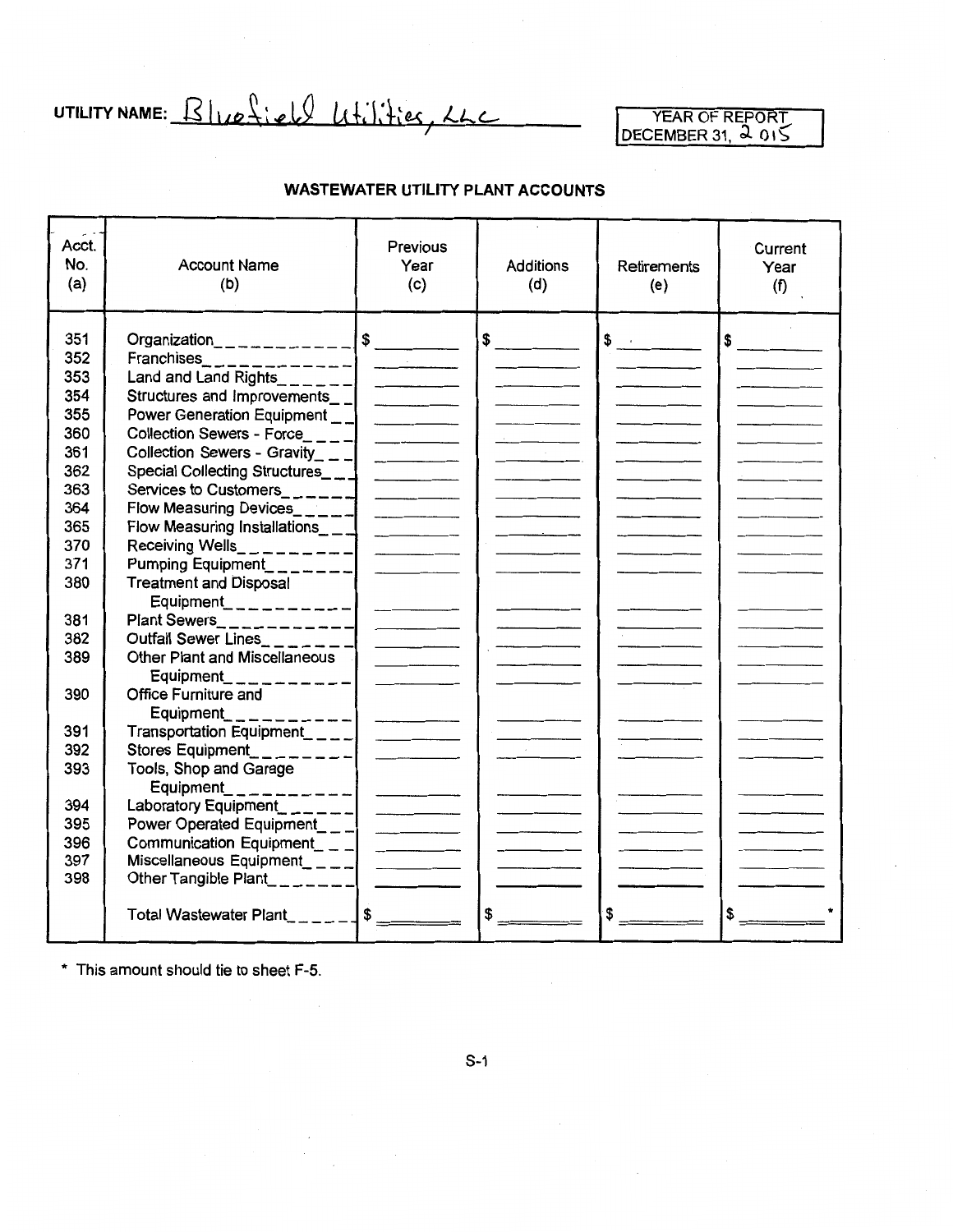UTILITY NAME:  $Blue\$ ield  $u\text{+}$ ities,  $L_{\text{L}}$ 

 $\mathbf{r}$ 

\.

#### **ANALYSIS OF ACCUMULATED DEPRECIATION BY PRIMARY ACCOUNT- WASTEWATER**

|       |                                      | Average                  | Average |         | <b>Accumulated</b>   |               |         | Accum. Depr.   |
|-------|--------------------------------------|--------------------------|---------|---------|----------------------|---------------|---------|----------------|
|       |                                      | Service                  | Salvage | Depr.   | Depreciation         |               |         | <b>Balance</b> |
| Acct. |                                      | Life in                  | in.     | Rate    | <b>Balance</b>       |               |         | End of Year    |
| No.   | Account                              | Years                    | Percent | Applied | <b>Previous Year</b> | <b>Debits</b> | Credits | $(f-g+h=i)$    |
| (a)   | (b)                                  | (c)                      | (d)     | (e)     | (1)                  | (g)           | (h)     | (i)            |
|       |                                      |                          |         |         |                      |               |         |                |
| 354   | Structures and Improvements_         |                          | %       |         | %   \$               |               |         | \$∶            |
| 355   | Power Generation Equipment           |                          | %       | %       |                      |               |         |                |
| 360   | <b>Collection Sewers - Force</b>     | $\overline{\phantom{a}}$ | %       | %       |                      |               |         |                |
| 361   | Collection Sewers - Gravity_         |                          | %       | %       |                      |               |         |                |
| 362   | Special Collecting Structures_ $-$   |                          | %       | %       |                      |               |         |                |
| 363   | Services to Customers                |                          | %       | %       |                      |               |         |                |
| 364   | Flow Measuring Devices______         |                          | %       | %       |                      |               |         |                |
| 365   | Flow Measuring Installations____     |                          | %       | $\%$    |                      |               |         |                |
| 370   | Receiving Wells_                     |                          | %       | %       |                      |               |         |                |
| 371   | Pumping Equipment                    |                          | %       | %       |                      |               |         |                |
| 380   | <b>Treatment and Disposal</b>        |                          |         |         |                      |               |         |                |
|       | Equipment ____________               |                          | %       | %       |                      |               |         |                |
| 381   |                                      |                          | %       | %       |                      |               |         |                |
| 382   | <b>Outfall Sewer Lines</b>           |                          | %       | %       |                      |               |         |                |
| 389   | <b>Other Plant and Miscellaneous</b> |                          |         |         |                      |               |         |                |
|       | Equipment                            |                          | %       | %       |                      |               |         |                |
| 390   | Office Furniture and                 |                          |         |         |                      |               |         |                |
|       | Equipment_                           |                          | %       | %       |                      |               |         |                |
| 391   | Transportation Equipment____         |                          | %       | %       |                      |               |         |                |
| 392   | <b>Stores Equipment</b>              |                          | ℆       | %       |                      |               |         |                |
| 393   | Tools, Shop and Garage               |                          |         |         |                      |               |         |                |
|       | <b>Equipment</b>                     |                          | %       | %       |                      |               |         |                |
| 394   | Laboratory Equipment_                |                          | $\%$    | $\%$    |                      |               |         |                |
| 395   | Power Operated Equipment____         |                          | %       | %       |                      |               |         |                |
| 396   | Communication Equipment_ $\_$        |                          | %       | %       |                      |               |         |                |
| 397   | Miscellaneous Equipment_____         |                          | %       | %       |                      |               |         |                |
| 398   | Other Tangible Plant                 |                          | %       | %∣      |                      |               |         |                |
|       | <b>Totals</b>                        |                          |         |         |                      |               |         |                |
|       |                                      |                          |         |         |                      |               |         |                |

\*This amount should tie to Sheet F-5.

S-2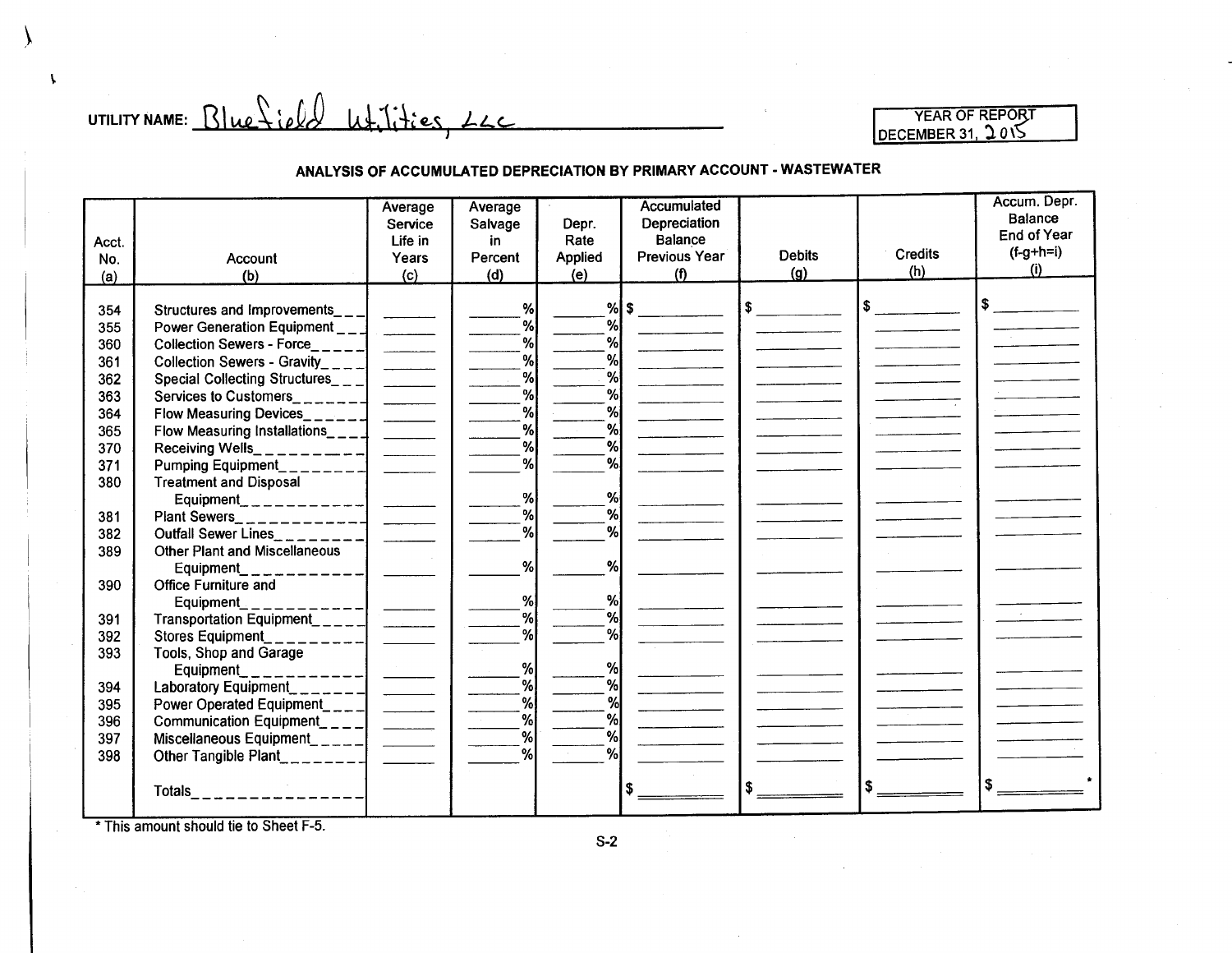UTILITY NAME: Bluefield Wilities, LLC

,.

#### **WASTEWATER OPERATION AND MAINTENANCE EXPENSE**

| Acct. |                                                                                   |                                   |
|-------|-----------------------------------------------------------------------------------|-----------------------------------|
| No.   | <b>Account Name</b>                                                               | Amount                            |
|       |                                                                                   |                                   |
| 701   | Salaries and Wages - Employees<br>----------------                                | $\sqrt{2}$                        |
| 703   | Salaries and Wages - Officers, Directors, and Majority Stockholders___________    |                                   |
| 704   |                                                                                   |                                   |
| 710   |                                                                                   |                                   |
| 711   |                                                                                   |                                   |
| 715   |                                                                                   |                                   |
| 716   |                                                                                   |                                   |
| 718   | Chemicals                                                                         |                                   |
| 720   |                                                                                   |                                   |
| 730   | <b>Contractual Services:</b>                                                      |                                   |
|       | $Billing_{-}$                                                                     |                                   |
|       |                                                                                   |                                   |
|       |                                                                                   |                                   |
|       |                                                                                   |                                   |
| 740   |                                                                                   |                                   |
| 750   |                                                                                   |                                   |
| 755   | Insurance Expense_____________<br>------------I                                   | the company of the company of the |
| 765   | Regulatory Commission Expenses (Amortized Rate Case Expense)_____________________ |                                   |
| 770   |                                                                                   |                                   |
| 775   |                                                                                   |                                   |
|       |                                                                                   |                                   |
|       | Total Wastewater Operation And Maintenance Expense__________________              | \$                                |
|       | * This amount should tie to Sheet F-3.                                            |                                   |

#### **WASTEWATER CUSTOMERS**

|                                                                |          |            |         | <b>Number of Active Customers</b> | <b>Total Number of</b> |
|----------------------------------------------------------------|----------|------------|---------|-----------------------------------|------------------------|
|                                                                | Type of  | Equivalent | Start   | End                               | Meter Equivalents      |
| Description                                                    | Meter ** | Factor     | of Year | of Year                           | $(c \times e)$         |
| (a)                                                            | (b)      | (c)        | (d)     | (e)                               | (f)                    |
| <b>Residential Service</b>                                     |          |            |         |                                   |                        |
| All meter sizes                                                | D        | 1.0        |         |                                   |                        |
| <b>General Service</b><br>5/8"                                 | D        | 1.0        |         |                                   |                        |
| 3/4"                                                           | D        | 1.5        |         |                                   |                        |
| 1"                                                             | D        | 2.5        |         |                                   |                        |
| 11/2"                                                          | D,T      | 5.0        |         |                                   |                        |
| 2"                                                             | D,C,T    | 8.0        |         |                                   |                        |
| 3"                                                             | D        | 15.0       |         |                                   |                        |
| 3"                                                             | с        | 16.0       |         |                                   |                        |
| 3"                                                             |          | 17.5       |         |                                   |                        |
| <b>Unmetered Customers</b><br>Other (Specify)                  |          |            |         |                                   |                        |
| $***$<br>$D = Displacement$<br>$C = Compound$<br>$T =$ Turbine |          | Total      |         |                                   |                        |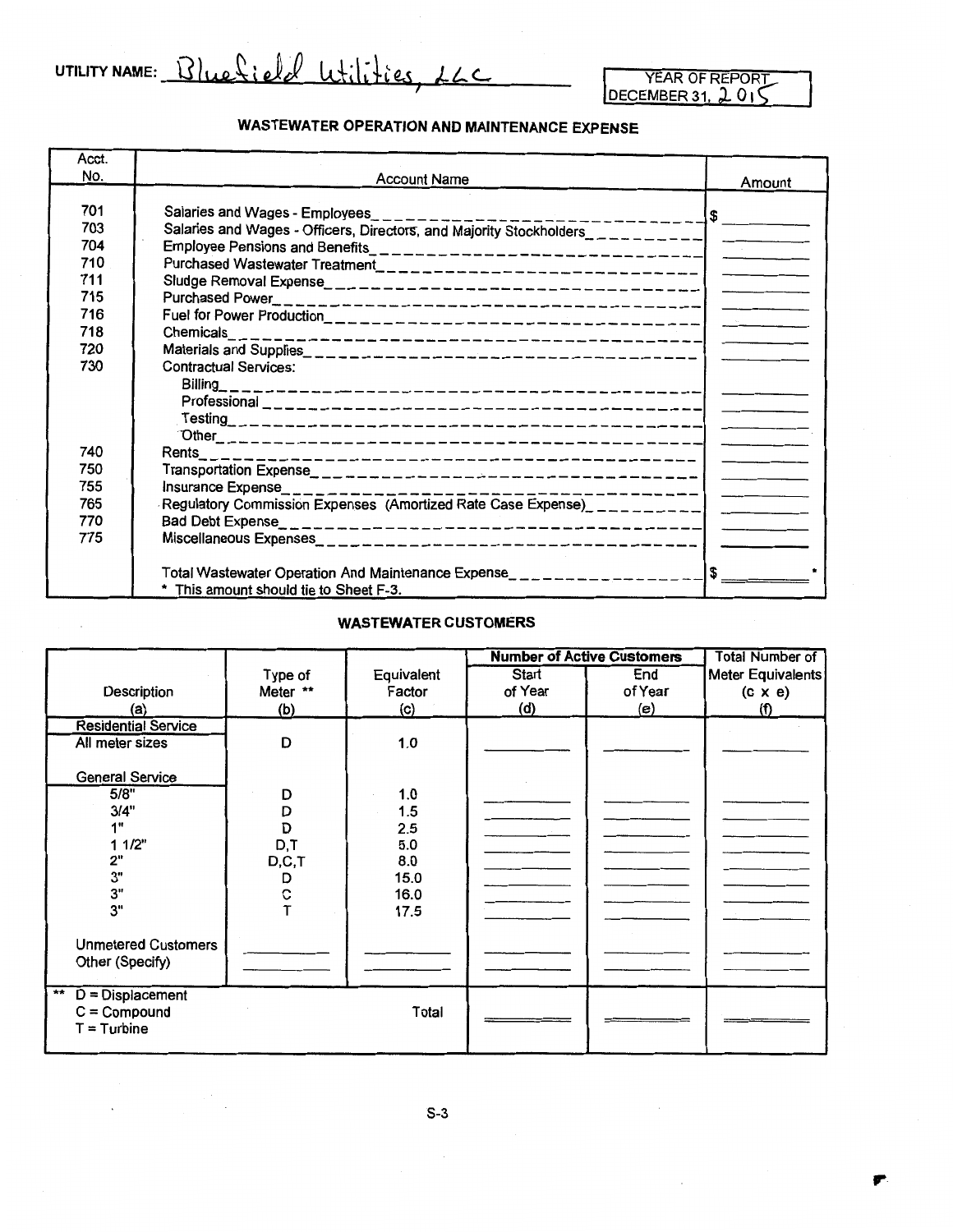| <b>UTILITY NAME:</b> |  |  |
|----------------------|--|--|
|                      |  |  |

n.

#### Blue Sieke Wilities, 21  $\mathcal{L}_{-}$

#### YEAR OF REPOR]" <u>DECEMBER 31, 2015</u>

#### PUMPING EQUIPMENT

| Lift Station Number <sub>_1</sub> _ _ _ _ _ _ _ _ _ _ _ _ _ _ _<br>Make or Type and nameplate |  |  |  |  |
|-----------------------------------------------------------------------------------------------|--|--|--|--|
| data on pump_ _ _ _ _ _ _ _ _ _ _ _ _ _ _ _ _                                                 |  |  |  |  |
|                                                                                               |  |  |  |  |
|                                                                                               |  |  |  |  |
|                                                                                               |  |  |  |  |
| Rated capacity_ _ _ _ _ _ _ _ _ _ _ _ _ _ _ _ _ _ _                                           |  |  |  |  |
|                                                                                               |  |  |  |  |
| Power:                                                                                        |  |  |  |  |
|                                                                                               |  |  |  |  |
|                                                                                               |  |  |  |  |
|                                                                                               |  |  |  |  |
|                                                                                               |  |  |  |  |
|                                                                                               |  |  |  |  |

#### SERVICE CONNECTIONS

| Type (PVC, VCP, etc.) _ _ _ _ _ _ _ _ _ _ _ _ _ _ _ _ _  |  |  |  |
|----------------------------------------------------------|--|--|--|
|                                                          |  |  |  |
| Number of active service                                 |  |  |  |
|                                                          |  |  |  |
| Beginning of year<br>$-$ - - - - - - - - - - - - - - - - |  |  |  |
| Added during year_ _ _ _ _ _ _ _ _ _ _ _ _ _ _ _ _ _     |  |  |  |
|                                                          |  |  |  |
|                                                          |  |  |  |
| Give full particulars concerning                         |  |  |  |
| inactive connections                                     |  |  |  |
|                                                          |  |  |  |
|                                                          |  |  |  |
|                                                          |  |  |  |

#### COLLECTING AND FORCE MAINS

|                                                                                                                                                                                                                                                                                                  | <b>Collecting Mains</b> |  |  |  | <b>Force Mains</b> |  |  |
|--------------------------------------------------------------------------------------------------------------------------------------------------------------------------------------------------------------------------------------------------------------------------------------------------|-------------------------|--|--|--|--------------------|--|--|
| Size (inches) $    -$<br>Type of main_ _ _ _ _ _ _<br>Length of main (nearest<br>$\frac{1}{1000}$ - - - - - - -<br>Begining of year $\begin{bmatrix} - & - \\ - & - \end{bmatrix}$<br>Added during year $\begin{bmatrix} - \\ - \end{bmatrix}$<br>Retired during year_<br>End of year_ _ _ _ _ _ |                         |  |  |  |                    |  |  |

#### MANHOLES

| Size (inches) <sub><math>\_\_\_\_\_\_\_\_\_\_\_</math></sub><br>Type of Manhole<br>Number of Manholes:<br>Beginning of year<br>Added during year__<br>Retired during year__ |  |  |
|-----------------------------------------------------------------------------------------------------------------------------------------------------------------------------|--|--|
|                                                                                                                                                                             |  |  |
| End of Year                                                                                                                                                                 |  |  |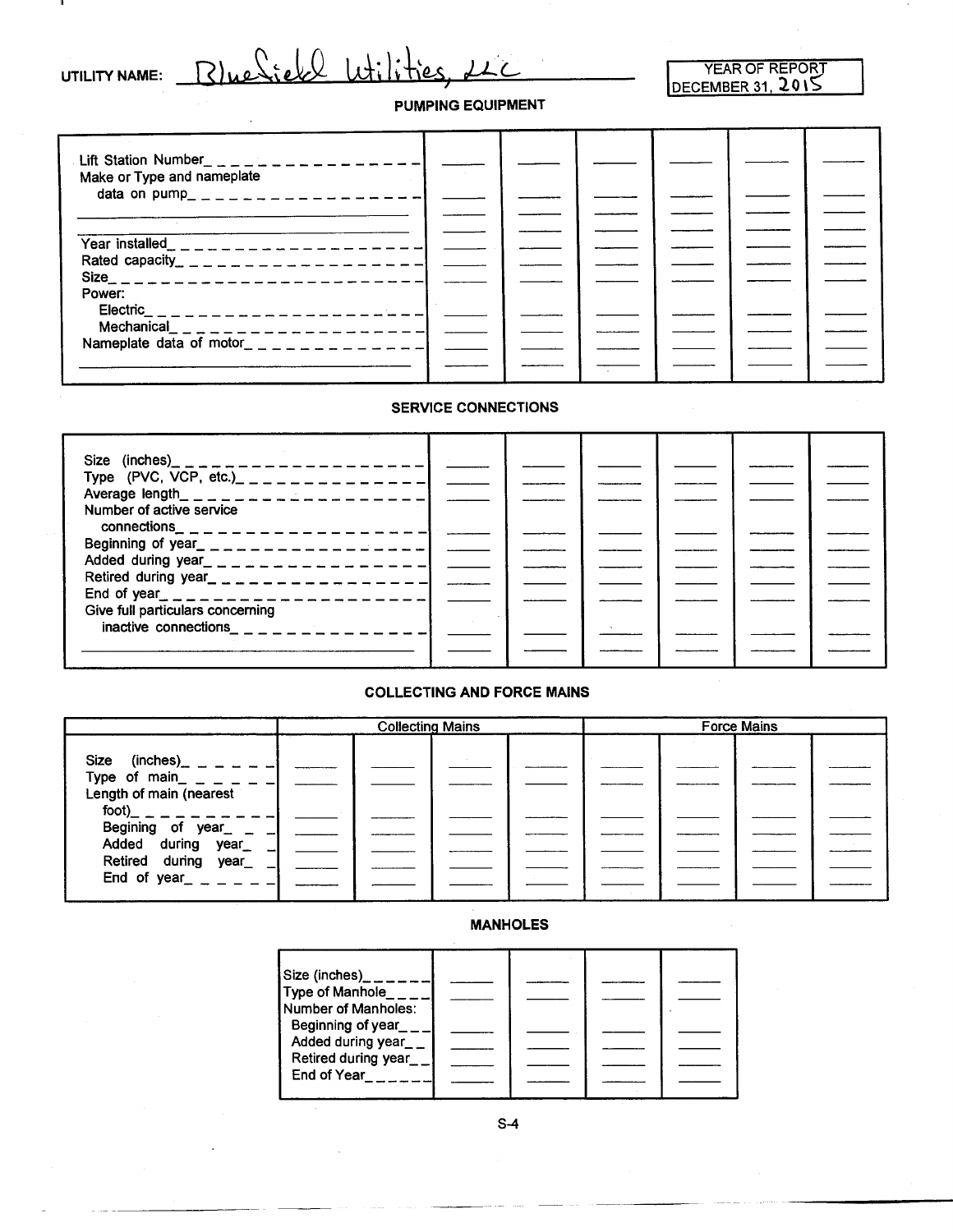#### UTILITY NAME:

Bluefield utilities 26C

#### SYSTEM NAME:

# YEAR OF REPORT<br><u>DECEMBER 31, 2015</u>

#### TREATMENT PLANT

| Manufacturer                                                  |  |  |
|---------------------------------------------------------------|--|--|
|                                                               |  |  |
| Type <b>The Communist Structure</b><br>"Steel" or "Concrete"  |  |  |
|                                                               |  |  |
| Total Permitted Capacity<br>Average Daily Flow_ _ _           |  |  |
|                                                               |  |  |
| Method of Effluent Disposal<br>Permitted Capacity of Disposal |  |  |
|                                                               |  |  |
| <b>Total Gallons of</b>                                       |  |  |
| Wastewater treated                                            |  |  |
|                                                               |  |  |

#### MASTER LIFT STATION PUMPS

| Manufacturer_<br>Capacity (GPM's)_ $-$ _ _ |  |  |  |
|--------------------------------------------|--|--|--|
| Motor:<br>Manufacturer<br>Horsepower_      |  |  |  |
| Power (Electric or<br>Mechanical)          |  |  |  |
|                                            |  |  |  |

#### PUMPING WASTEWATER STATISTICS

| <b>Months</b>                                                                                                                                                                                                                                                                                                                                                                                                                                                                         | Gallons of<br>Treated<br>Wastewater                 | <b>Effluent Reuse</b><br>Gallons to<br><b>Customers</b> | <b>Effluent Gallons</b><br>Disposed of<br>on site |
|---------------------------------------------------------------------------------------------------------------------------------------------------------------------------------------------------------------------------------------------------------------------------------------------------------------------------------------------------------------------------------------------------------------------------------------------------------------------------------------|-----------------------------------------------------|---------------------------------------------------------|---------------------------------------------------|
| January_ _ _ _ _ _ _ _ _ _ _ _ _<br>February_ _ _ _ _ _ _ _ _ _ _ _ _ _<br>March _ _ _ _ _ _ _ _ _ _ _ _ _ _ _<br>April_ _ _ _ _ _ _ _ _ _ _ _ _ _ _<br>May _ _ _ _ _ _ _ _ _ _ _ _ _ _ _ _<br>June_ _ _ _ _ _ _ _ _ _ _ _ _ _ _<br>$July_{-}$ $-- -- -- -- ---$<br>August_ _ _ _ _ _ _ _ _ _ _ _ _ _<br>September <sub>------</sub> ----<br>October _ _ _ _ _ _ _ _ _ _ _ _ _ _<br>November <sub>--------</sub><br>December $- - - - - - - - -$<br>Total for year_ _ _ _ _ _ _ _ _ _ | the contract of the contract of the contract of the |                                                         |                                                   |
| If Wastewater Treatment is purchased, indicate the vendor:                                                                                                                                                                                                                                                                                                                                                                                                                            |                                                     |                                                         |                                                   |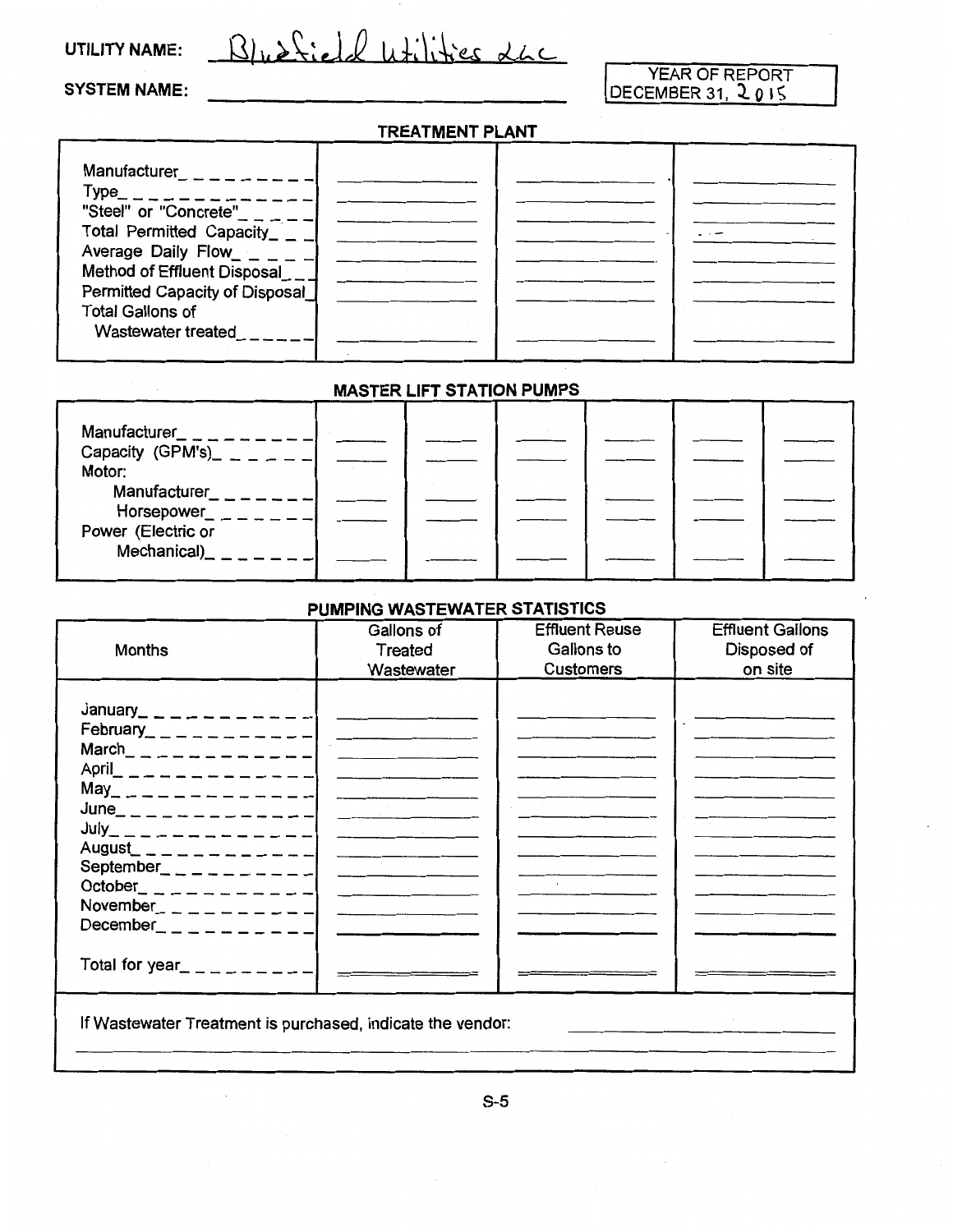UTILITY NAME: Blue Sield Wilities, LLC

SYSTEM NAME:

#### **GENERAL WASTEWATER SYSTEM INFORMATION**

| Furnish information below for each system. A separate page should be supplied where necessary.                                                                                                                                                                                                            |
|-----------------------------------------------------------------------------------------------------------------------------------------------------------------------------------------------------------------------------------------------------------------------------------------------------------|
|                                                                                                                                                                                                                                                                                                           |
| $\mathbf{r}$                                                                                                                                                                                                                                                                                              |
|                                                                                                                                                                                                                                                                                                           |
|                                                                                                                                                                                                                                                                                                           |
|                                                                                                                                                                                                                                                                                                           |
| 6. Describe any plans and estimated completion dates for any enlargements or improvements of this system                                                                                                                                                                                                  |
| ť.                                                                                                                                                                                                                                                                                                        |
| 7. If the utility uses reuse as a means of effluent disposal, provide a list of the reuse end users and the amount of<br>reuse provided to each, if known.                                                                                                                                                |
| 8. If the utility does not engage in reuse, has a reuse feasibility study been completed? _________                                                                                                                                                                                                       |
| If so, when? $\qquad \qquad$                                                                                                                                                                                                                                                                              |
|                                                                                                                                                                                                                                                                                                           |
|                                                                                                                                                                                                                                                                                                           |
| 10. When did the company last file a capacity analysis report with the DEP? _________________________________                                                                                                                                                                                             |
| 11. If the present system does not meet the requirements of DEP rules, submit the following:                                                                                                                                                                                                              |
| a. Attach a description of the plant upgrade necessary to meet the DEP rules.<br>b. Have these plans been approved by DEP?                                                                                                                                                                                |
| c. When will construction begin?<br>d. Attach plans for funding the required upgrading.                                                                                                                                                                                                                   |
|                                                                                                                                                                                                                                                                                                           |
|                                                                                                                                                                                                                                                                                                           |
| An ERC is determined based on one of the following methods:<br>(a) If actual flow data are available from the preceding 12 months:<br>Divide the total annual single family residence (SFR) gallons sold by the average<br>number of SFR customers for the same period and divide the result by 365 days. |
| (b) If no historical flow data are available use:<br>ERC = (Total SFR gallons sold (omit 000)/365 days/280 gallons per day).                                                                                                                                                                              |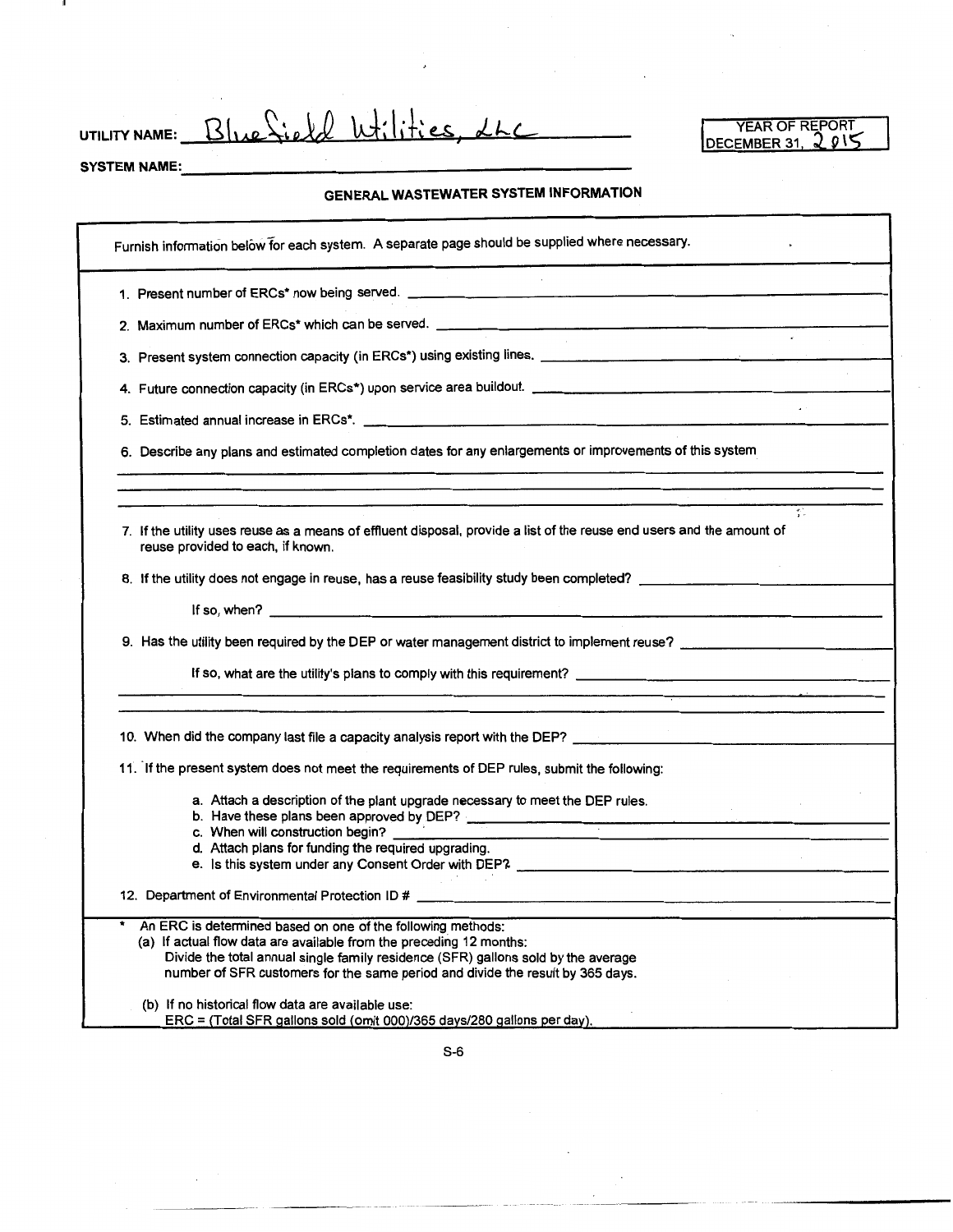$u_t$ ilities 26 **UTILITY NAME:** 

YEAR OF REPORT DECEMBER 31.

# **CERTIFICATION OF ANNUAL REPORT**

**I HEREBY CERTIFY, to the best of my knowledge and belief:** 

<u>YES</u>  $\overline{X}$ **NO** 1.

The utility is in substantial compliance with the Uniform System of Accounts prescribed by the Florida Public Service Commission in Rule 25-30.115 (1), Florida Administrative Code.

<u>YES</u>  $\overline{X}$ NO **c=J** 2.

The utility is in substantial compliance with all applicable rules and orders of the Florida Public Service Commission.

YES  $\frac{1}{x}$ **ho** 3.

There have been no communications from regulatory agencies concerning noncompliance with, or deficiencies in, financial reporting practices that could have a material effect on the financial statement of the utility.

YES  $\overline{\textbf{x}}$ <u>NO</u> 4.

The annual report fairly represents the financial condition and results of operations of the respondent for the period presented and other information and statements presented in the report as to the business affairs of the respondent are true, correct, and complete for the period for which it represents.

#### **Items Certified**

\*



Each of the four items must be certified YES or NO. Each item need not be certified by both officers. The items being certified by the officer should be indicated in the appropriate area to the left of the signature.

Notice: Section 837.06, Florida Statutes, provides that any person who knowingly makes a false statement in writing with the intent to mislead a public servant in the performance of his duty shall be guilty of a misdemeanor of the second degree.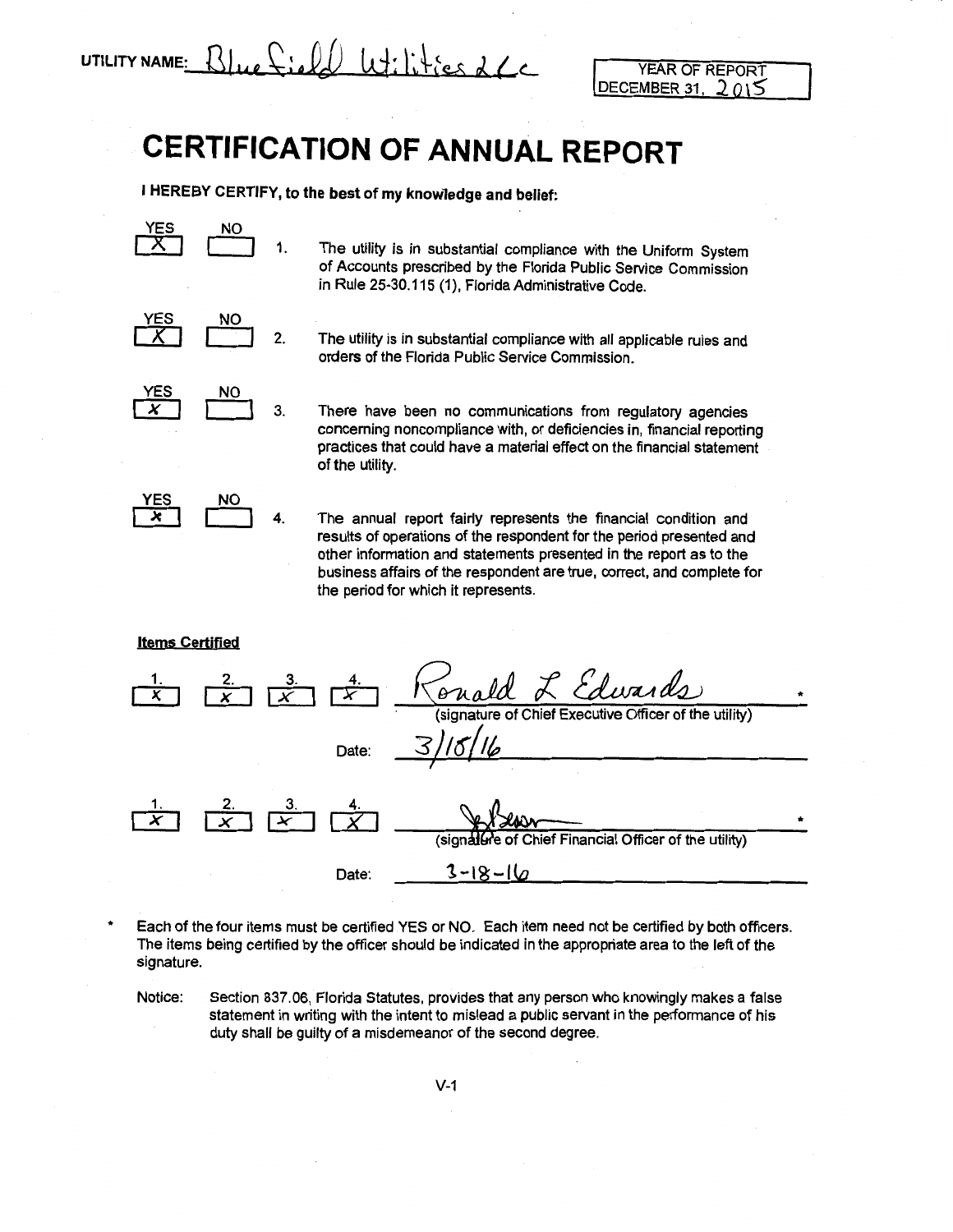### *Reconciliation of Revenue to Regulatory Assessment Fee Revenue Water Operations*

*Class C* 

*Company: 1*/1 *Letiers*, *LLC For the Year Ended December 31, 2015* 

| (a)                                                              | (b)                                       | (c)                                       | (d)               |
|------------------------------------------------------------------|-------------------------------------------|-------------------------------------------|-------------------|
|                                                                  | <b>Gross Water</b><br><b>Revenues Per</b> | <b>Gross Water</b><br><b>Revenues Per</b> | <b>Difference</b> |
| Accounts                                                         | <b>Sch. F-3</b>                           | <b>RAF Return</b>                         | $(b) - (c)$       |
| Gross Revenue:<br>Residential                                    | \$                                        | \$                                        | S                 |
| Commercial<br>Industrial                                         |                                           | $\mathcal{F} = \mathcal{F}$               |                   |
| Multiple Family                                                  |                                           |                                           |                   |
| <b>Guaranteed Revenues</b>                                       |                                           |                                           |                   |
| Other                                                            |                                           |                                           |                   |
| <b>Total Water Operating Revenue</b>                             | \$                                        | \$                                        | \$                |
| LESS: Expense for Purchased Water<br>from FPSC-Regulated Utility |                                           |                                           |                   |
| <b>Net Water Operating Revenues</b>                              | \$                                        | \$                                        | \$                |

Explanations:

Instructions:

For the current year, reconcile the gross water revenues reported on Schedule F-3 with the gross water revenues reported on the company's regulatory assessment fee return. Explain any differences reported in column (d).

---------- --------